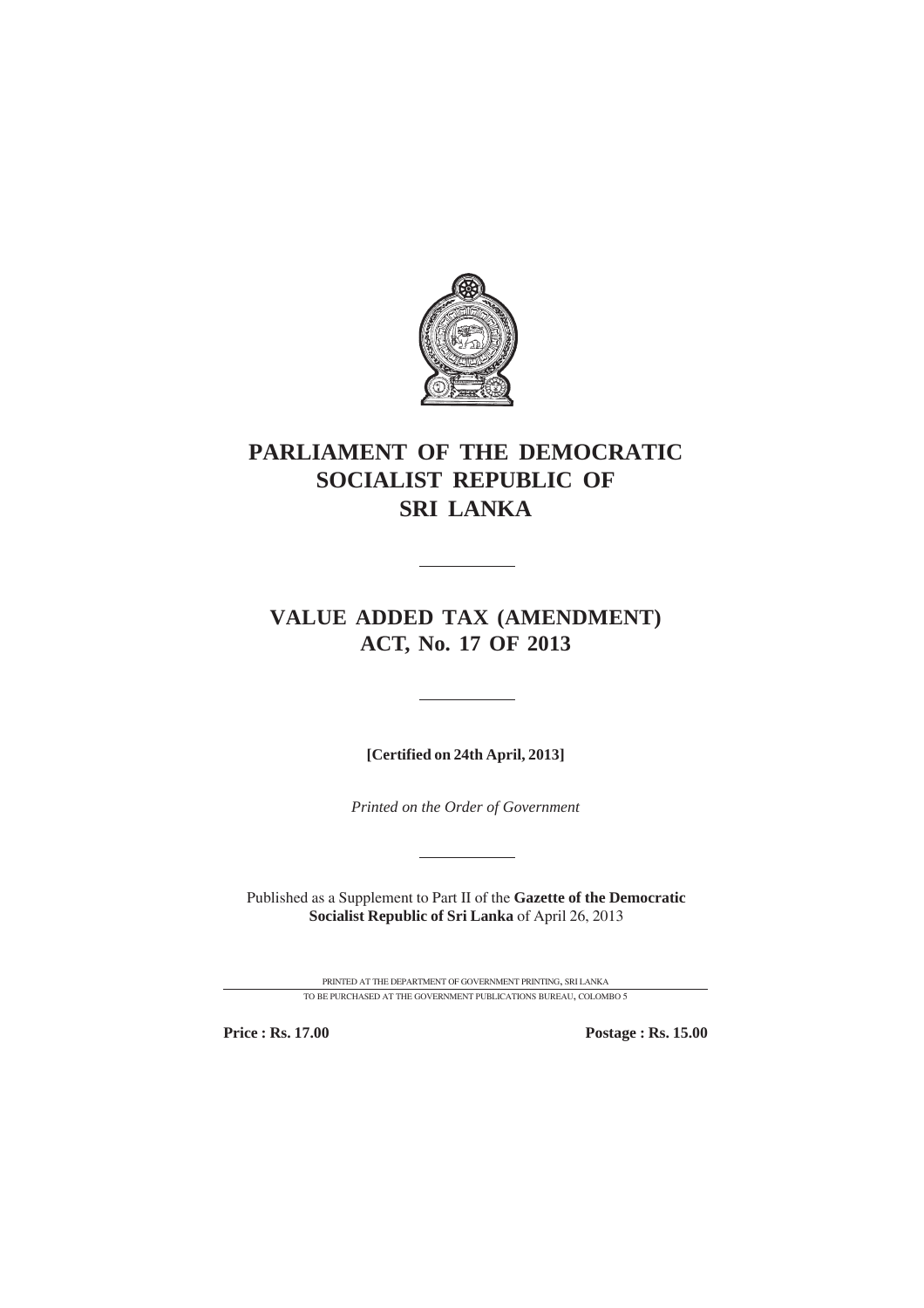#### [Certified on 24th April, 2013]

L.D.—O. 2/2013.

#### AN ACT TO AMEND THE VALUE ADDED TAX ACT, NO. 14 OF 2002

BE it enacted by the Parliament of the Democratic Socialist Republic of Sri Lanka as follows:—

**1.** This Act may be cited as the Value Added Tax (Amendment) Act, No. 17 of 2013 and shall be deemed to have come into operation on January 1, 2013 unless different dates of operation are specified therefor, in the relevant sections.

**2.** Section 2 of the Value Added Tax Act, No. 14 of 2002 (hereinafter referred to as the " principal enactment" ) as last amended by the Value Added Tax (Amendment) Act, No.7 of 2012 is hereby further amended as follows:—

- (1) in paragraph (*a*) of the first proviso to subsection (1) of that section, by the substitution for the words "any garments" of the words "any garments or fabric";
- (2) in subsection (2) of that section:-
	- (*a*) by the substitution for the words "shall be administrated by the Commissioner-General" in the proviso to paragraph (*c*) thereof, of the words "shall be administrated by the Commissioner-General as stipulated in paragraph (*e*) of this subsection;
	- (*b*) by the substitution for the words "shall be administrated by the Commissioner-General" in the proviso to paragraph (*d*) thereof, of the words "shall be administrated by the Commissioner-General as stipulated in paragraph (*e*) of this subsection;

2—PL 007069—4,090 (03/2013)

Short Title and date of operation.

Amendment of section 2 of the Value Added Tax Act, No. 14 of 2002.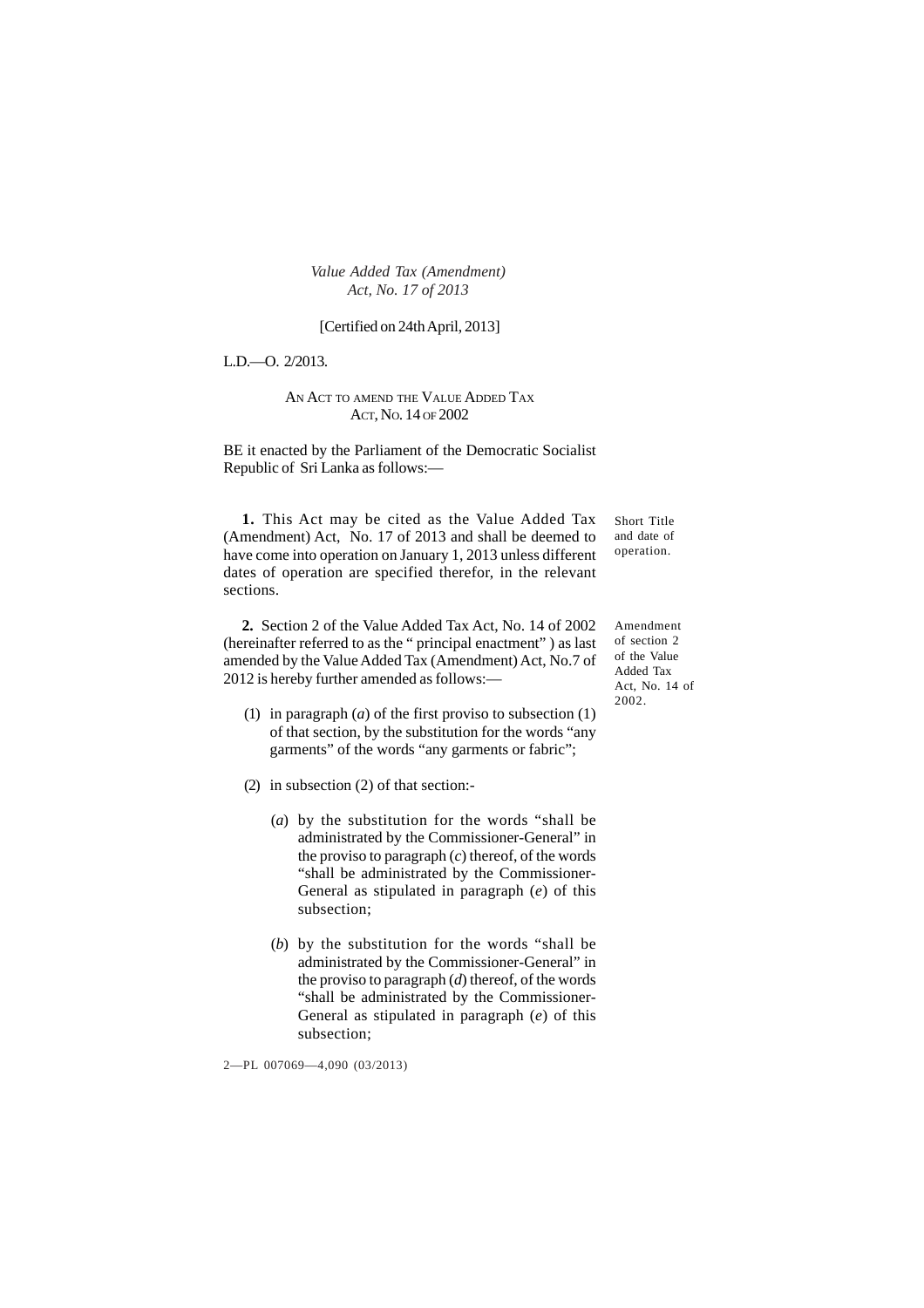- (*c*) by the repeal of paragraph (*e*) of subsection (2) and the substitution therefor of the following :—
	- "(*e*) on the supply of goods or services by any registered person, who is registered in the Simplified Value Added Tax Scheme administrated by the Commissioner-General to -
		- (i) any exporter or provider of zero rated services specified in terms of section 7;
		- (ii) any registered person who supplies goods or services to any Strategic Development Project in terms of subsection (4) of section 3 of the Strategic Development Projects Act, No. 14 of 2008, as is referred to in sub-paragraph (i) of paragraph (*f*) of Part II of the First Schedule, during the project implementation period so far as such supplies are project related supplies;
		- (iii) any registered person engaged in any specific project referred to in subparagraph (ii) of paragraph (*f*) of PART II of the First Schedule (effective from April 1, 2011);
		- (iv) any manufacturer who supplies goods manufactured in Sri Lanka to any exporter;
		- (v) any supplier who provides value added services to an exporter which results in the improvement of the quality, character or value of any goods manufactured for export;
		- (vi) any person registered under the provisions of subsection (7) of section 22 of the Act, during the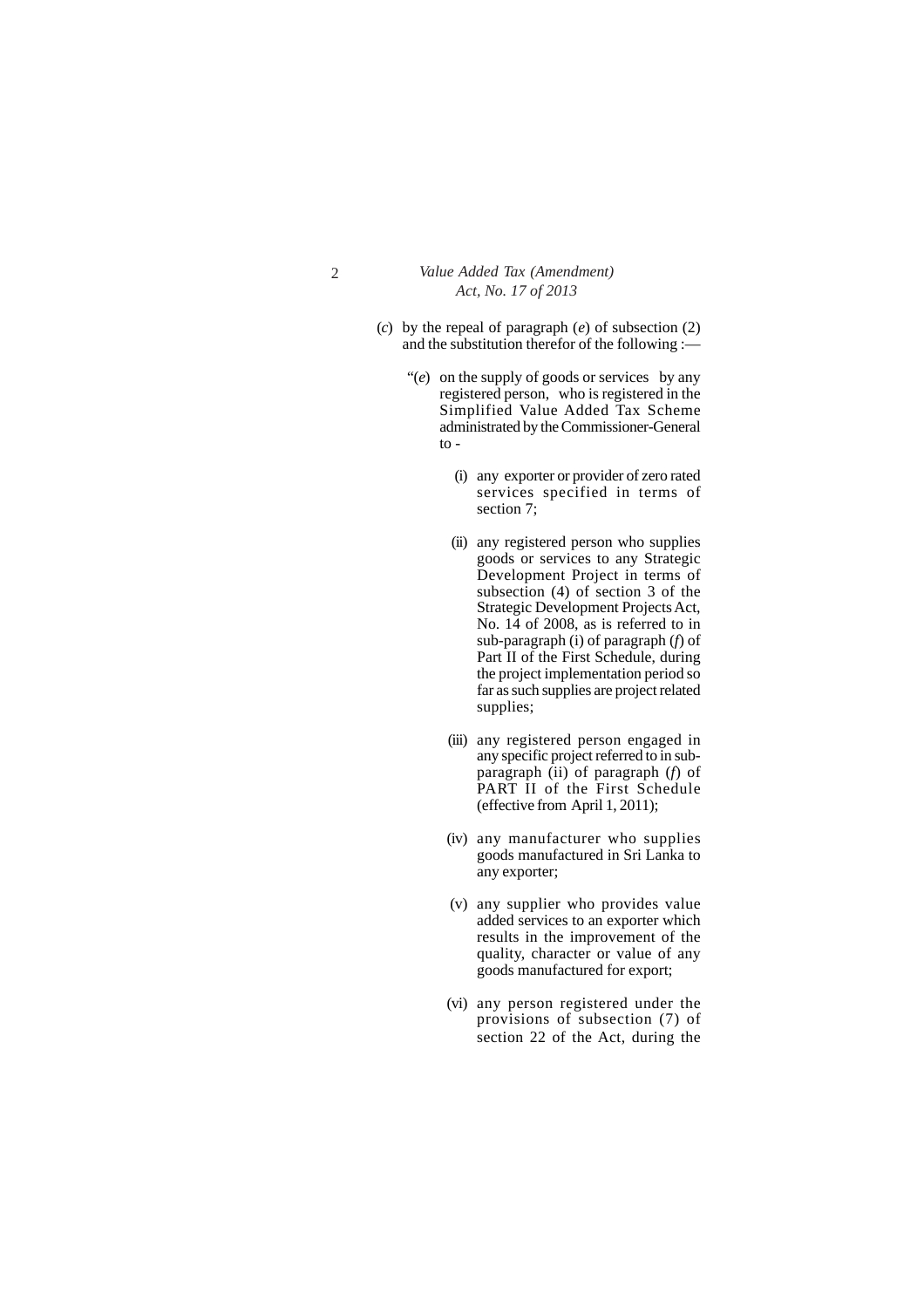project implementation period so far as such supplies are project related supplies;

(vii) any registered person who supplies any goods or services, to any registered person referred to in subparagraph  $(i)$ ,  $(ii)$ ,  $(iii)$ ,  $(iv)$ ,  $(v)$  or  $(vi)$ above, provided that, the Commissioner-General is, on the information available, is satisfied that the value of such supplies exceeds fifty *per-centum* of the total supplies of such registered person who supplies such goods or services,

until such time as the activities of such registered person is carried out to the satisfaction of the Commissioner-General in the manner stipulated by the Commissioner-General in the guidelines issued for such purpose and which are specified in the Order published in the *Gazette.*

- (3) in subsection (3) of that section:—
	- (*a*) the first proviso to that subsection is amended as follows:-
		- (i) in paragraph (*a*), by the substitution for the words "customs bonded area;" of the words and figures "customs bonded area or a free port referred to in PART IV of the Finance Act, No. 12 of 2012;";
		- (ii) in paragraph  $(f)$ , by the substitution for the words and figures "who has registered with the Textile Quota Board established under the Textile Quota Board Act, No.33 of 1996, with the approval of the Textile Quota Board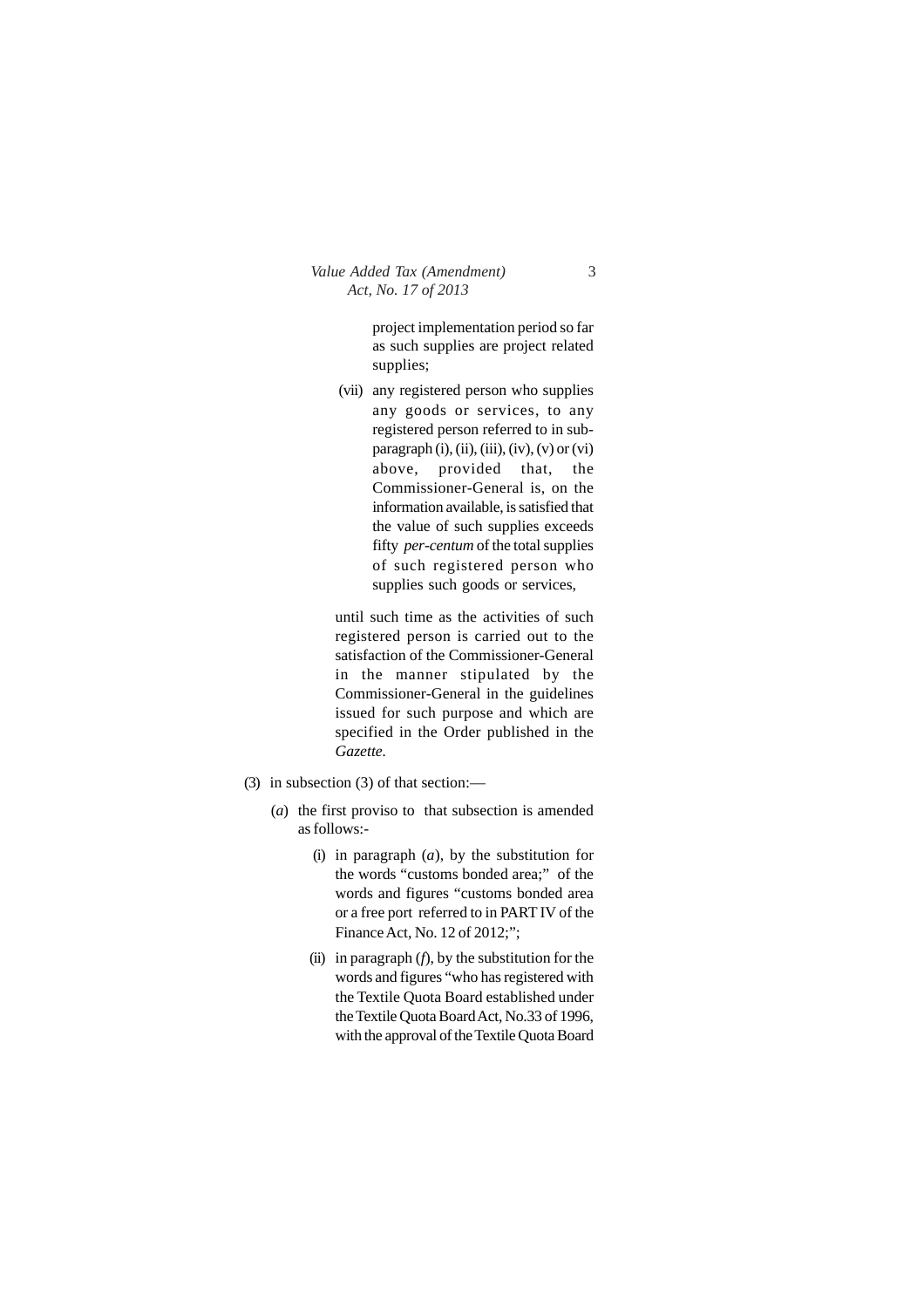or the Board of Investment, as the case may be." of the words and figures "who has registered with the Simplified Value Added Scheme administrated by the Commissioner-General with the approval of the Commissioner -General.";

- (*b*) the second proviso to that subsection is amended as follows:—
	- (i) by the repeal of item (vi) of paragraph (*a*) and the substitution therefor of the following:—
		- "(vi) any goods imported, including any goods received from customs bonded area by a person registered with the Simplified Value Added Scheme administrated by the Commissioner-General who imports or receives such goods for the manufacture of goods or the provision of services to a manufacturer of goods for export referred to in item (i) of paragraph (*e*) of subsection (2) of section 2";
	- (ii) by the repeal of item (vii) of paragraph  $(a)$ and the substitution therefor of the following:-
		- "(vii) any plant or machinery imported, including any plant or machinery received from a customs bonded area by a person registered with the Simplified Value Added Tax Scheme administrated by the Commissioner-General who imports or receives such plant or machinery for the usage by such person for the manufacture of goods or provision of services referred to in item (i) of paragraph (*e*) of subsection (2) of section 2, for the manufacture of goods to be exported";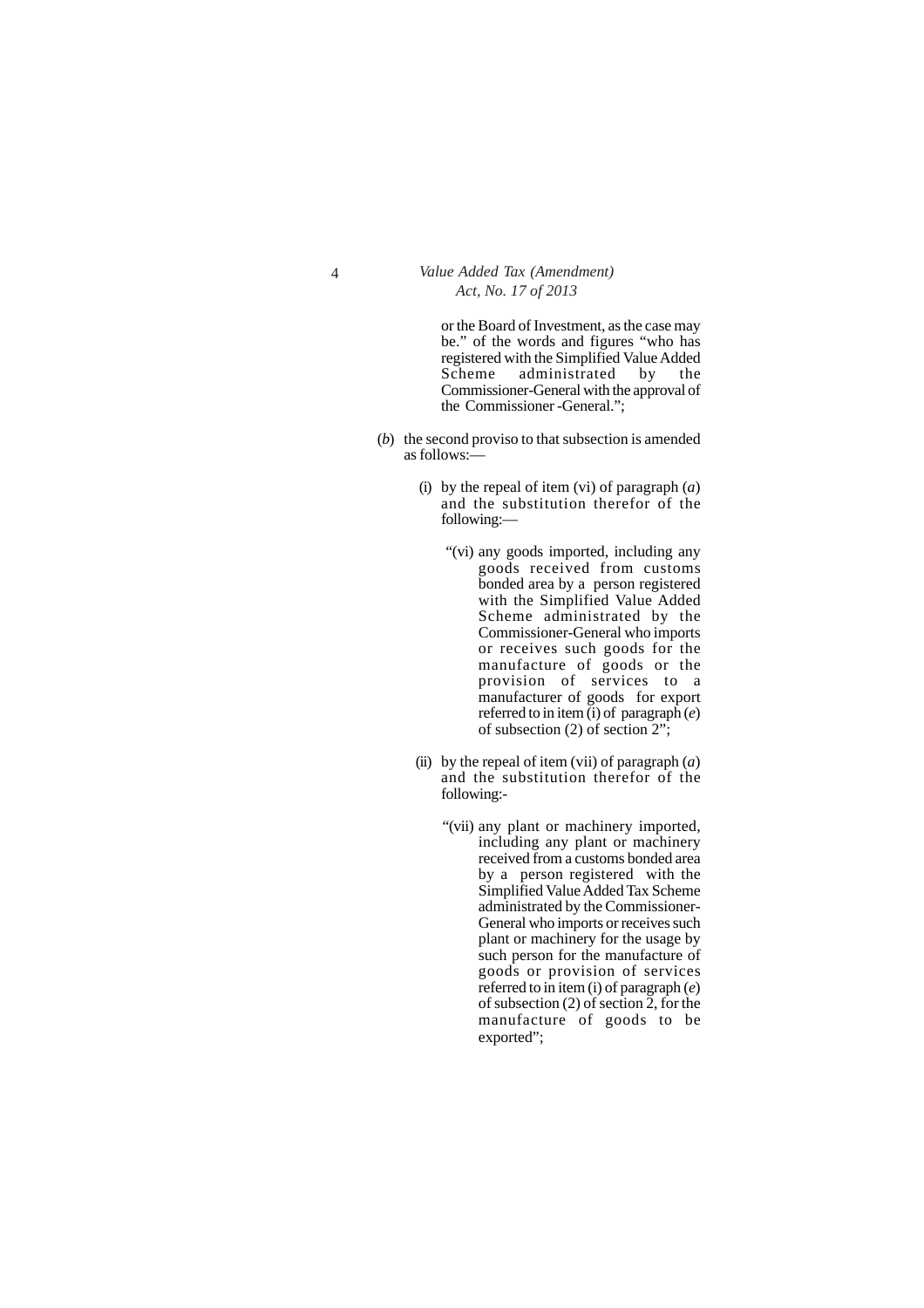- (iii) by the repeal of subparagraph (viii) and  $(ix)$ of paragraph (*a*);
- (iv) in the end of that proviso, by the substitution for the words commencing from "The deferment of the payment of tax" to the end of that paragraph of the following:—

"The deferment of the payment of tax shall be subject to a furnishing of :—

- (*a*) a bank guarantee in a case where the tax deferred is less than rupees ten thousand; or
- (*b*) a Treasury Bill as a guarantee in a case where the tax deferred is not less than rupees ten thousand ; or
- (*c*) a corporate guarantee which covers the amount of tax due subject to the conditions specified in the agreement in which the deferment is considered,

on the goods imported, received or purchased:

Provided that, in the case of such deferment under paragraph (*b*) no guarantee shall be required where such goods have been imported by a Government institution to be re-exported within one month from the date of importation.".

**3.** Section 3 of the principal enactment as last amended by the Value Added Tax (Amendment) Act, No.8 of 2006 is hereby further amended as follows:-

- Amendment of section 3 of the principal enactment.
- (1) in paragraph (*e*) of that section by the substitution for the words "under any tender agreement," of the following:-

"under any tender agreement;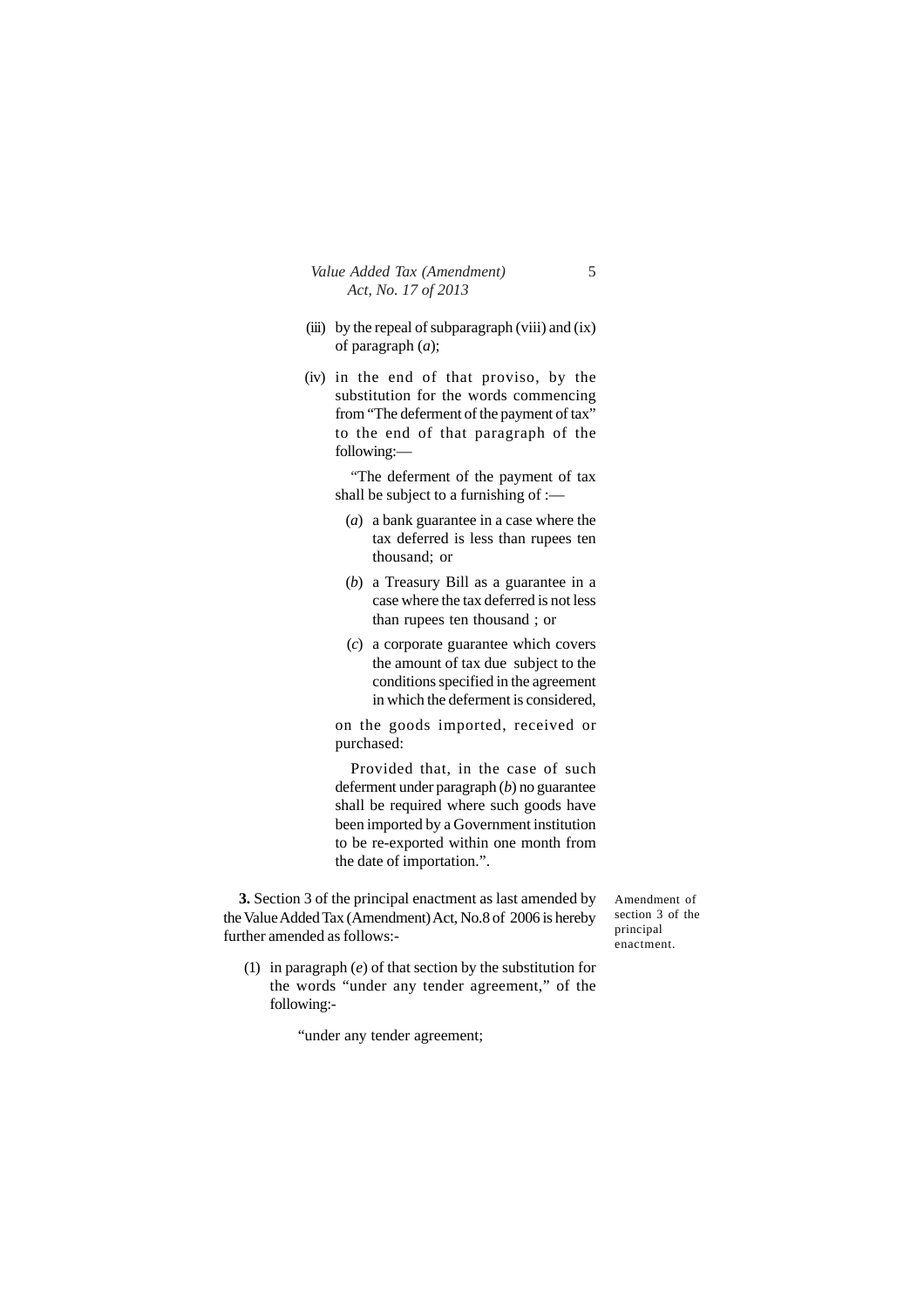- 6 *Value Added Tax (Amendment) Act, No. 17 of 2013*
	- (*f*) any person or a partnership having a total supplies for any three months period in any calendar year not less than rupees five hundred million including the supplies under preceding paragraphs of this section and any supplies excluded under section 2 or exempted under PART II of the First Schedule,";
	- (2) by the repeal of the proviso to that section and the substitution therefor of the following:-

"Provided that, such tax shall be charged on such wholesale or retail supply of goods made prior to January 1, 2013, if –

- (i) any registered person makes an application to that effect to the Commissioner-General;
- (ii) any other person makes an appeal to that effect to the Commissioner-General,

and obtains a registration as provided for in section 10 or section 12.";

(3) by the addition immediately at the end of that proviso of the following new proviso:—

"Provided further, the chargeability to tax referred to any registered person specified in paragraph (*f*) shall be other than the supplies exempted from tax as specified in PART II of the First Schedule to the Act.".

**4.** Section 5 of the principal enactment as last amended by the Value Added Tax (Amendment) Act, No.14 of 2007 is hereby further amended in subparagraph (12) thereof by the substitution for the words "a separate supply by such Assessor:" of the following –

"a separate supply by such Assessor;

(13) Notwithstanding the provisions of Consumer Affairs Authority Act, No.9 of 2003, the maximum retail price quoted for the goods to be sold in a wholesale or retail business may be adjusted where necessary for the chargeability to tax where liability to tax is specified in paragraph (*f*) of section 3 of this Act:".

Amendment of section 5 of the principal enactment.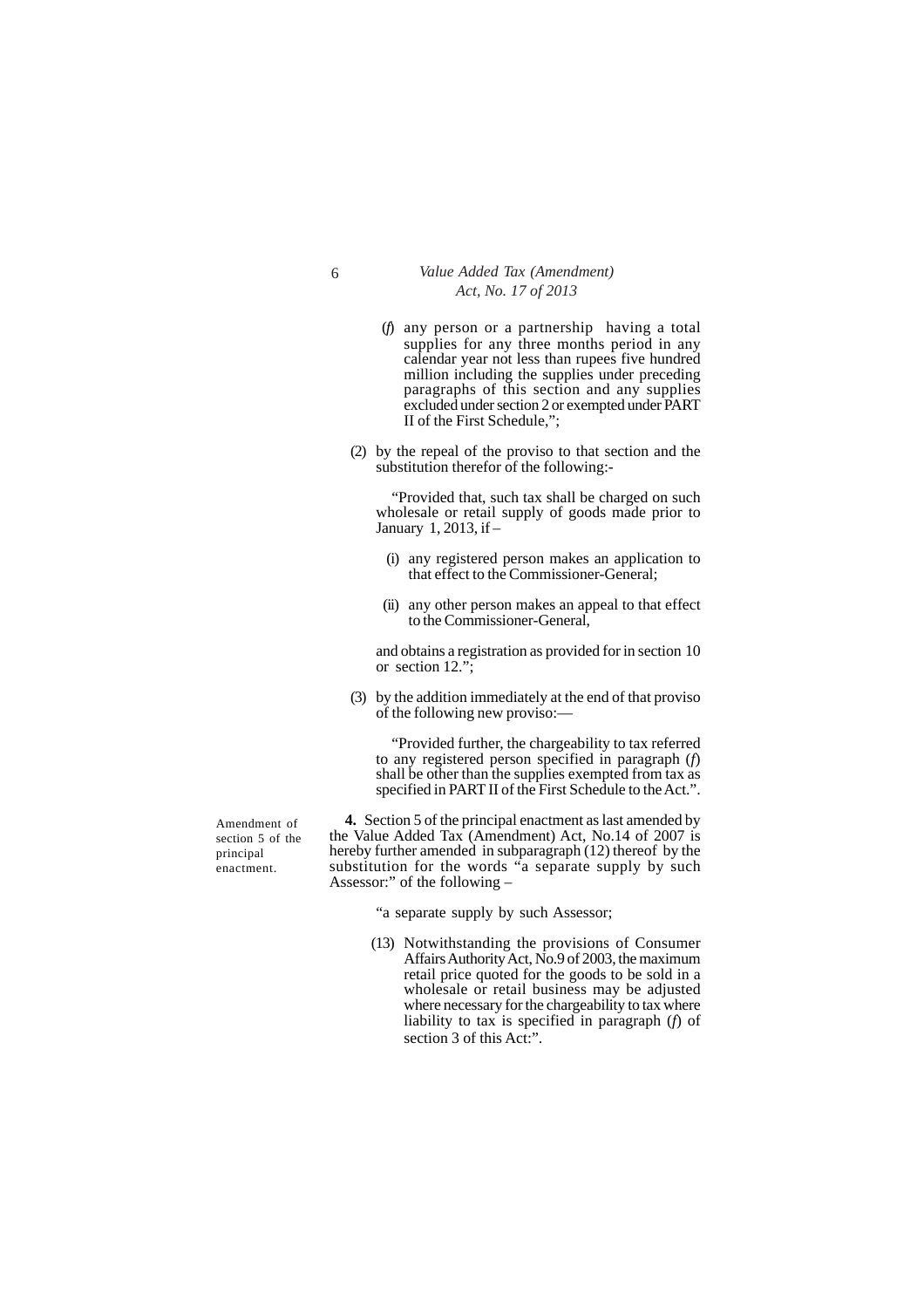**5.** Section 10 of the principal enactment as last amended by the Value Added Tax (Amendment) Act, No.15 of 2009 is hereby further amended as follows:—

- (1) in item (ii) of subsection (1) of that section, by the substitution for the words and figures "on or after January 1, 2009 carries on or carries out" of the words and figures "on or after January 1, 2009, but prior to January 1, 2013 carries on or carries out";
- (2) immediately after paragraph (*c*) of item (ii) of subsection (1) of that section , by the insertion of the following new item :—
	- "(iii) on or after January 1,2013 carries on or carries out any taxable activity in Sri Lanka shall be required to be registered under this Act, if –
		- (*a*) at the end of any taxable period of one month or three months, as the case may be, the total value of the taxable supplies of goods or services or goods and services of such person, made in Sri Lanka in that taxable period of one month or three months, as the case may be, has three million rupees ; or
		- (*b*) in the twelve months period then ending, the total value of the taxable supplies of goods or services or goods and services of such person, made in Sri Lanka has exceeded twelve million rupees; or
		- (*c*) at any time, there are reasonable grounds to believe that the total value of the taxable supplies of goods or services or goods and services of such person in Sri Lanka, in the succeeding one month or three months taxable period, as the case may be, is likely to exceed three million rupees or in the succeeding twelve months period is likely to exceed twelve million rupees: ".

Amendment of section 10 of the principal enactment.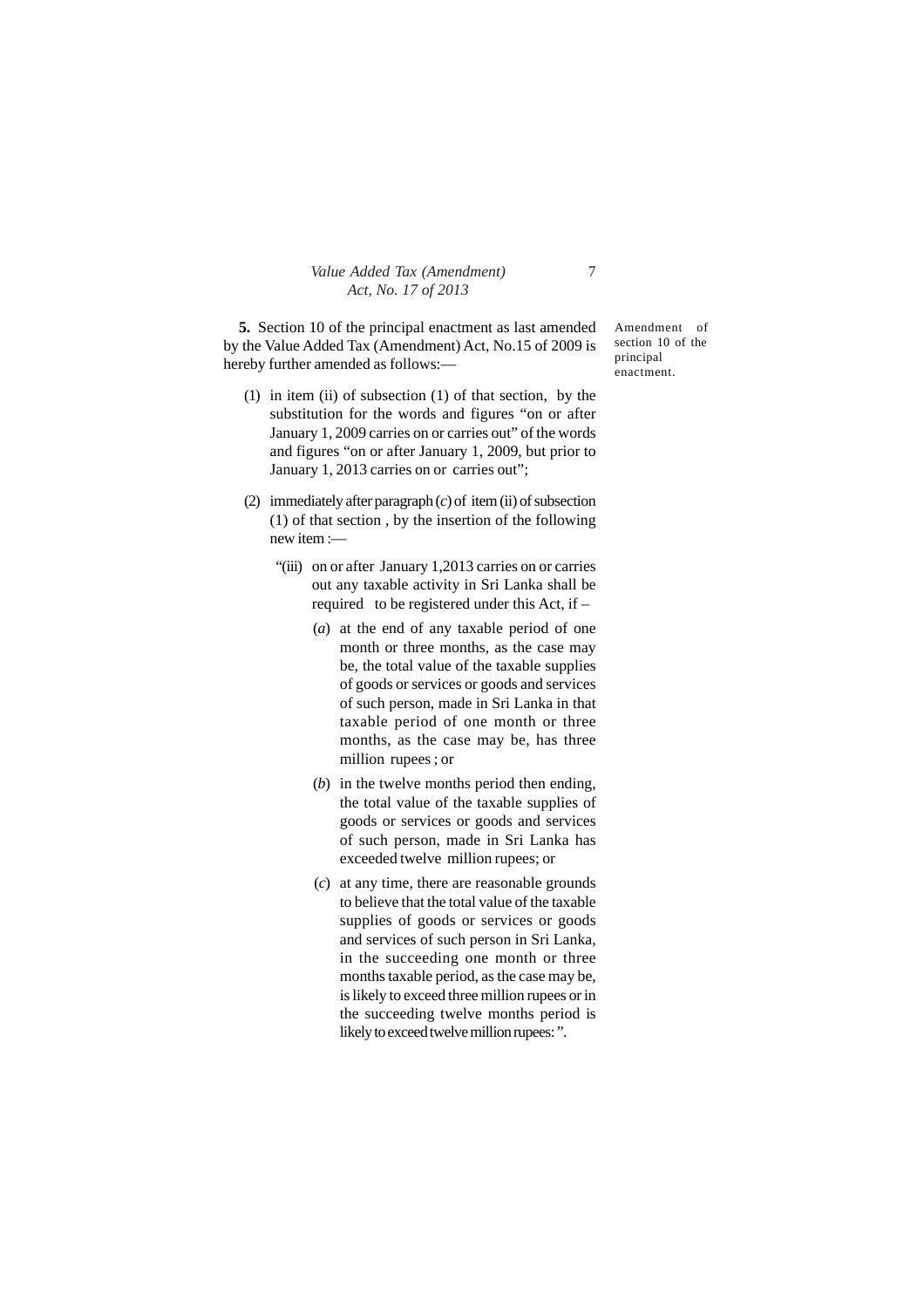(3) In subsection (2) of that section, by the substitution for the words and figures "shall not include the supplies of any wholesale or retail trading activity excluded from the payment of tax under section 3." of the words and figures "shall not include the value of supply of goods purchased locally without any process in a wholesale or retail trading activity unless the value of total supplies for a period of three months in one calendar year including the supplies excluded under section 2 or exempted under PART II of the First Schedule to the Act, is not less than rupees five hundred million.".

Amendment of section 11 of the principal enactment.

Amendment of section 12 of the principal enactment.

**6.** Section 11 of the principal enactment as last amended by the Value Added Tax (Amendment) Act, No.7 of 2003 is hereby further amended in the proviso to subsection (1) thereof, by the substitution for the words "shall not be liable to notify the Commissioner-General." of the following:-

"shall not be liable to notify the Commissioner-General:

Provided further, with effect from January 1, 2013, any person registered under section 12, subsection (2) of section 80 or subsection (1) of section 75, as the case may be, of the Goods and Services Tax Act, No. 34 of 1996 shall be deemed to have obtained an identification number for the clearing of goods where such registered person fulfils the criteria specified in item (iii) of subsection (1) of section 10 or a registered person during the project implementation period as specified in subsection (7) of section 22 of this Act.".

**7.** Section 12 of the principal enactment is hereby amended by the substitution for the words "may make an application in the specified form to the Commissioner-General for registration under this Act:" of the words and figures "may make an application for any taxable period prior to January 1, 2013, in the specified form to the Commissioner-General for registration under this Act:".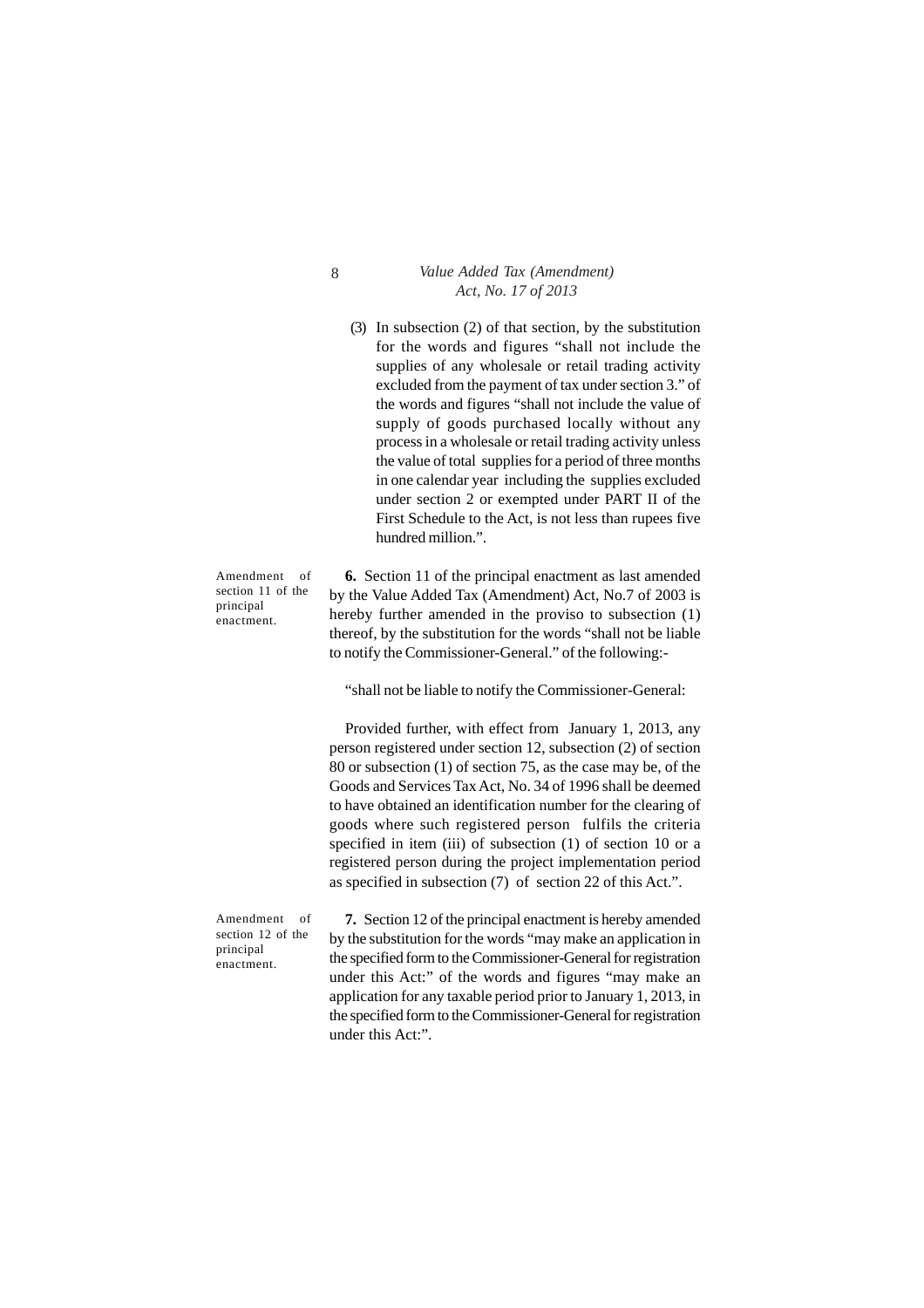| Value Added Tax (Amendment) |  |
|-----------------------------|--|
| Act, No. 17 of 2013         |  |

**8.** Section 14 of the principal enactment as last amended by the Value Added Tax (Amendment) Act, No.7 of 2003 is hereby further amended by the repeal of subsection (2) thereof and the substitution therefor of the following:-

- "(2) Any person  $-$ 
	- (*a*) registered under subsection (1) of this section ; or
	- (*b*) deemed to be registered under section 75 or subsection (2) of section 80 of the Goods and Services Tax Act, No.34 of 1996 on August 1, 2002 and carrying on or carrying out a taxable activity subject to the conditions specified in section 3 for the registration of wholesale and retail trade or fulfilling the requirements specified in item (iii) of subsection (1) of section 10 of this Act,

shall be a registered person for the purposes of this Act.".

**9.** Section 16 of the principal enactment as last amended by the Value Added Tax (Amendment) Act, No.9 of 2011 is hereby further amended as follows:-

(1) in subsection (1) of that section, by the substitution for the words and figures "does not exceed the value set out in section 10." of the following:-

"does not exceed the value set out in section 10:

Provided that, any registered person who had had a total value of taxable supplies not exceeding rupees three million for a period of three months and rupees twelve million for a period of twelve months in the year ending as at December 31, 2012, shall request for the cancellation of his registration with effect from January 1, 2013, unless such registered person has reasons to believe that the taxable supplies of such registered person is likely to exceed the value of supplies specified in sub-paragraph (iii) of paragraph (c) of subsection (1) of section 10.";

Amendment of section 14 of the principal enactment.

Amendment of section 16 of the principal enactment.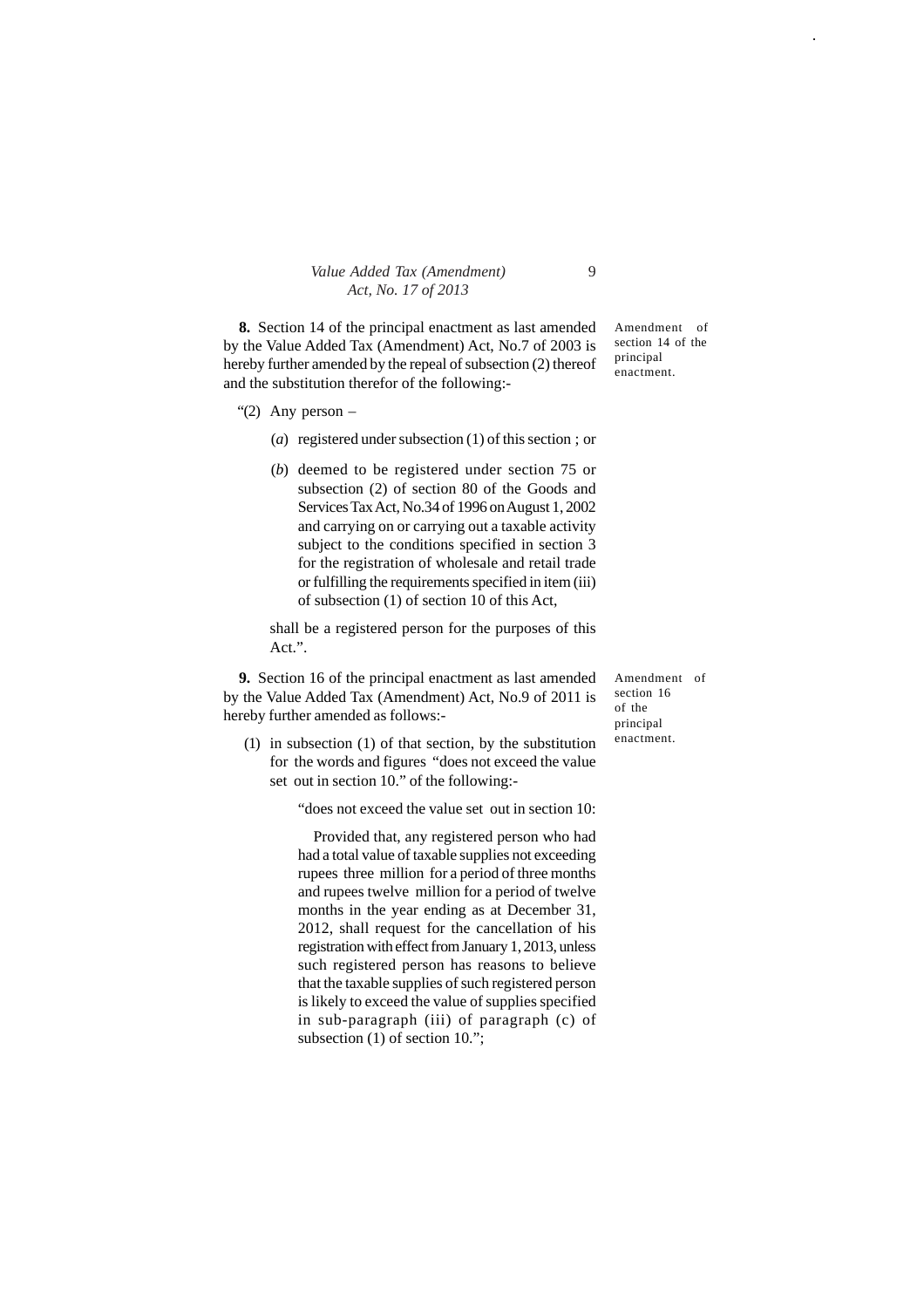(2) in subsection (5) of that section, by the substitution for the words and figures, "by another person who is a registered person." of the following:-

"by another person who is a registered person:

Provided that, in the case of a registered person whose registration is cancelled as specified in the proviso to subsection (1) -

- (*a*) where the assets (other than stock in trade) are not transferred to another registered person at the time immediately prior to the date of cancellation, the Commissioner-General shall taking into consideration the value of the acquisition of the assets and the period of use of such assets based on the rates of depreciation applied for income tax purposes on such assets and other matters as may be relevant, determine the value of assets which are not so transferred.
- (*b*) the liability to stock in trade shall not exceed the unabsorbed input tax as at December 31, 2012.".

Amendment of section 21 of the principal enactment.

**10.** Section 21 of the principal enactment as last amended by the Value Added Tax (Amendment) Act, No.14 of 2007 is hereby amended in subsection (1) thereof, by the substitution for all the words commencing from "(1) Every registered person shall" to the words "to be set out in such form:" of the following:—

- "(1) Every registered person shall furnish to the Commissioner-General –
	- (*a*) for any taxable period ending prior to January 1, 2013, not later than the twentieth day of the month after the expiry of each taxable period ;
	- (*b*) for any taxable period commencing on or after January 1, 2013 not later than the last day of the month after the expiry of each taxable period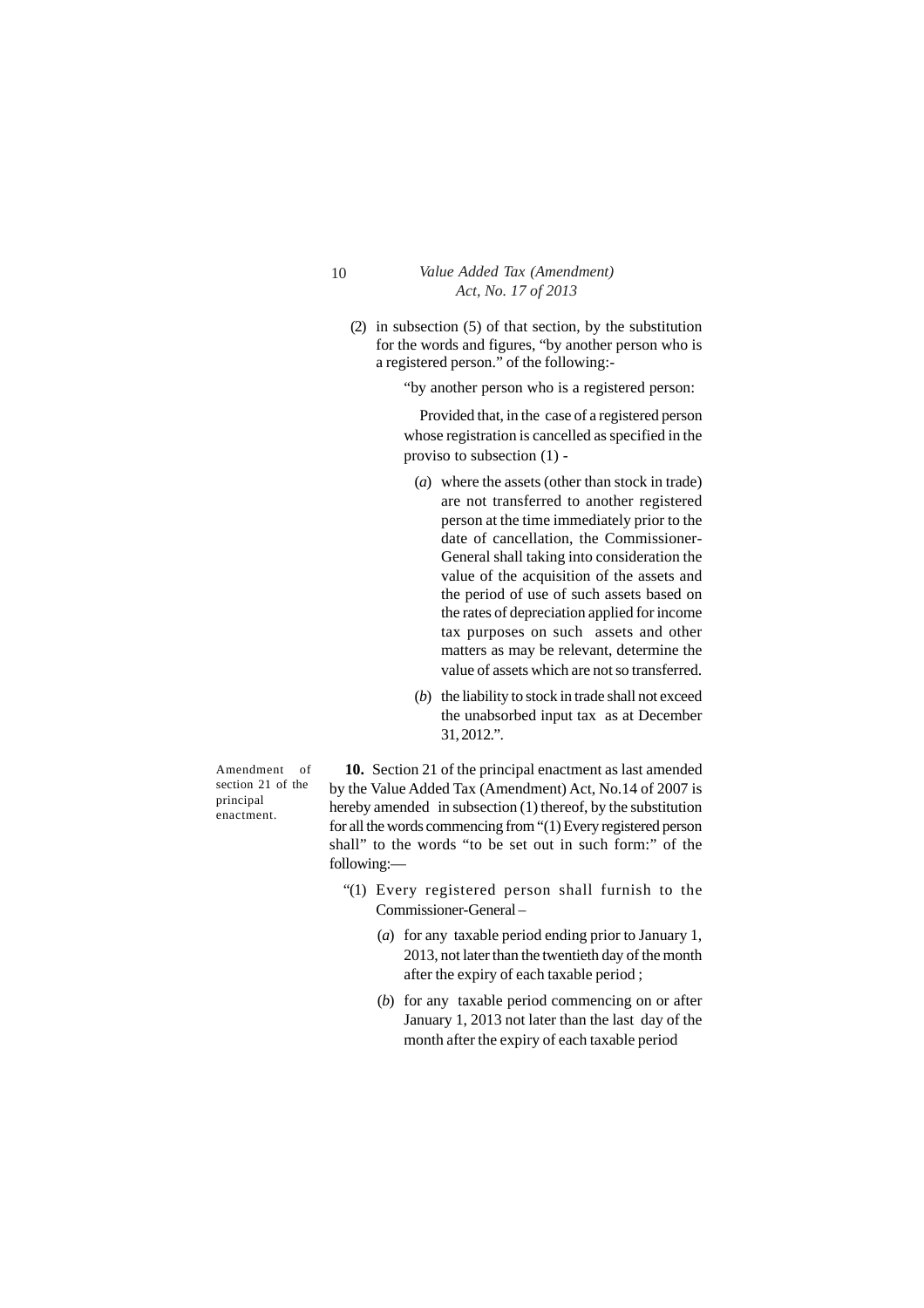a return either in writing or by electronic means of his supplies during that taxable period. Every such return shall be in the specified form and shall contain all such particulars as may be required to be set out in such form.".

**11.** Section 22 of the principal enactment as last amended by the Value Added Tax (Amendment) Act, No.7 of 2012 is hereby further amended as follows:-

(1) in subsection (1) of that section, by the repeal of the first proviso to that subsection and the substitution therefor of the following :-

> "Provided that, the amount of tax due on the supply  $of -$

- (*a*) garments within such percentage as is permitted to sell locally by the Board of Investment of Sri Lanka, established by the Board of Investments of Sri Lanka Law, No. 4 of 1978 under any agreement entered into by the manufacturer of garments for export under section 17 of the aforesaid law as approved by the Board of Investment of Sri Lanka or the Director-General of Customs , shall be rupees twenty five for each such garment so supplied within Sri Lanka;
- (*b*) fabric including any product as specified in the following sub-paragraphs made out of fabric within such percentage as is permitted to sell locally by the Board of Investment of Sri Lanka, established by the Board of Investment of Sri Lanka Law, No. 4 of 1978, under any agreement entered into by the manufacturer of fabric for export under section 17 of the aforesaid law, as approved by the Board of Investment of Sri Lanka or the Director-General of Customs shall be at the following rates:—

Amendment of section 22 of the principal enactment.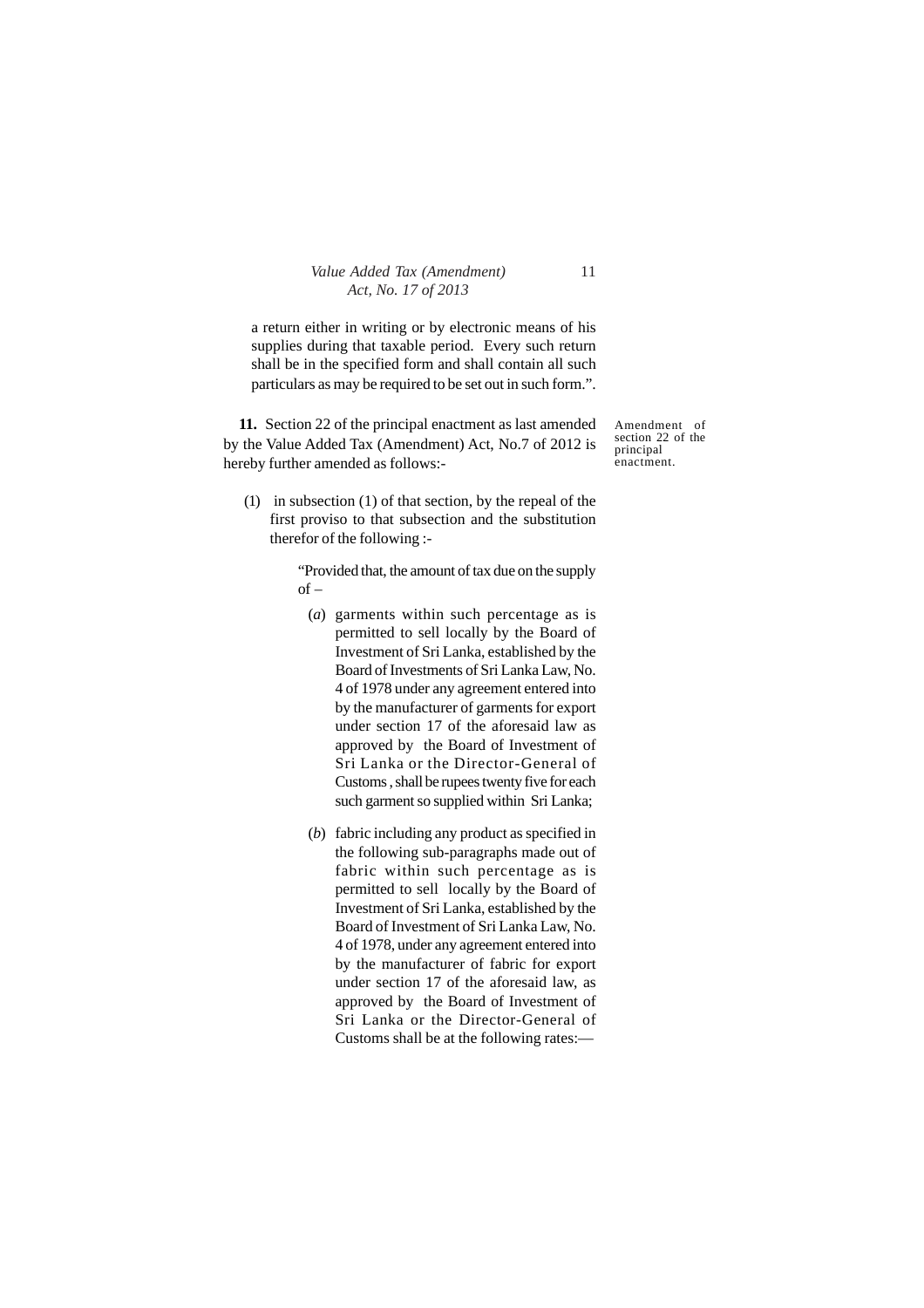- "(i) linen or curtains at rupees forty per kilogram;
- (ii) towels at rupees twenty five per item;
- (iii) bags made out of fabric at rupees forty per item;
- (iv) excess fabric as cut pieces not more than two metres in length of each piece at rupees twenty five per kilogram;
- (v) any other fabric at rupees forty per kilogram.".
- (2) in subsection  $(5)$  of that section
	- (*a*) in paragraph (*e*) of the second proviso, by the repeal of all the words commencing from "(e) there is an excess of input tax" to the words "more than fifty *per centum"*and the substitution therefor of the following:-
		- "(*e*) there is an excess of input tax including tax deferred under section 2, of any registered person who is registered with the Simplified Value Added Tax Scheme administrated by the Commissioner -General referred to in paragraph (*e*) of subsection (2) of section 2 with effect from April 1, 2011, being a supplier of goods to exporters of goods, referred to in that paragraph for the taxable period was more than fifty *per centum."*;
	- (*b*) in the third proviso, by the substitution for the words and figures, "in items (i), (ii), (iii) or (iv) of paragraph (e) of subsection (2)", of the words and figures "in items (i), (ii), (iii), (iv), (v) or (vi) of paragraph (*e*) of subsection (2)";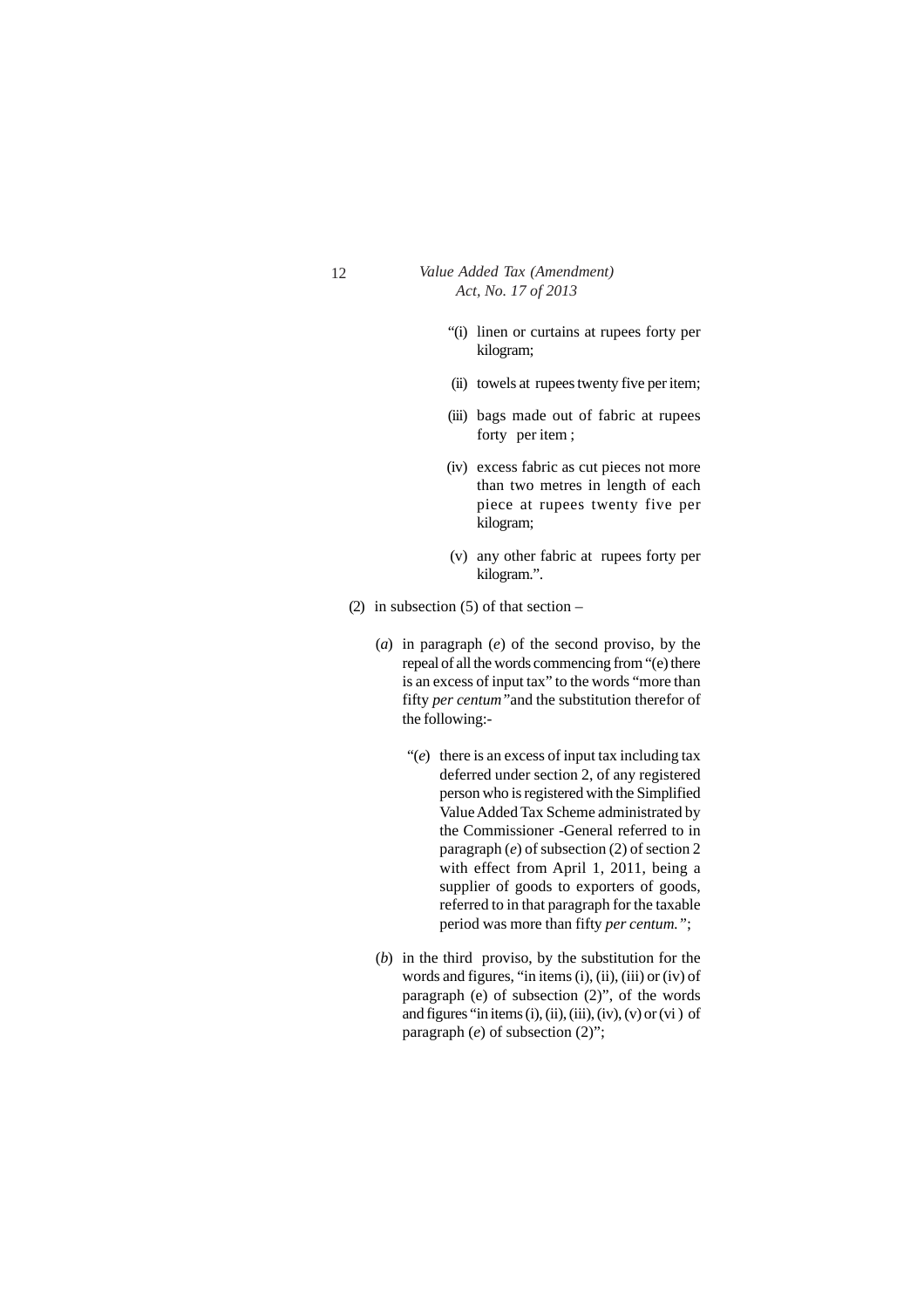- (3) in subsection (6) of that section, by the addition immediately after sub-paragraph (iv) of that subsection, the following new sub- paragraph:-
	- "(v) on any tax invoice issued prior to the commencement of the liability to tax unless such tax invoice is connected to any business approved under subsection (7) of this section";
- (4) by the repeal of paragraph (ii) of the second proviso to subsection (10), and the substitution therefor of the following new paragraph:-
	- "(ii) supplies on which the tax is differed under this Act, being supplies made to exporters by a supplier so far as both are registered persons with the Simplified Value Added Tax Scheme administrated by the Commissioner-General referred to in paragraph (*e*) of subsection (2) of section 2 subject to the conditions specified in the guidelines specified by the Commissioner-General; and
- (5) by the insertion immediately after subsection (10), the following new subsection:-
	- "(11) Subject to the provisions of subsection (5) of section 16, any unabsorbed balance of the allowable input tax, calculated in terms of the provisions of this section, as at December 31, 2012, not claimable after January 1, 2013, due to the cancelation of the registration of any registered person whose total supplies does not exceed rupees three million for a period of three months and rupees twelve million per year in the year commencing from January 1, 2012 and ending on December 31, 2012, may be set off against the taxes administrated by the Commissioner-General on a request made in writing to the Commissioner-General for such purpose: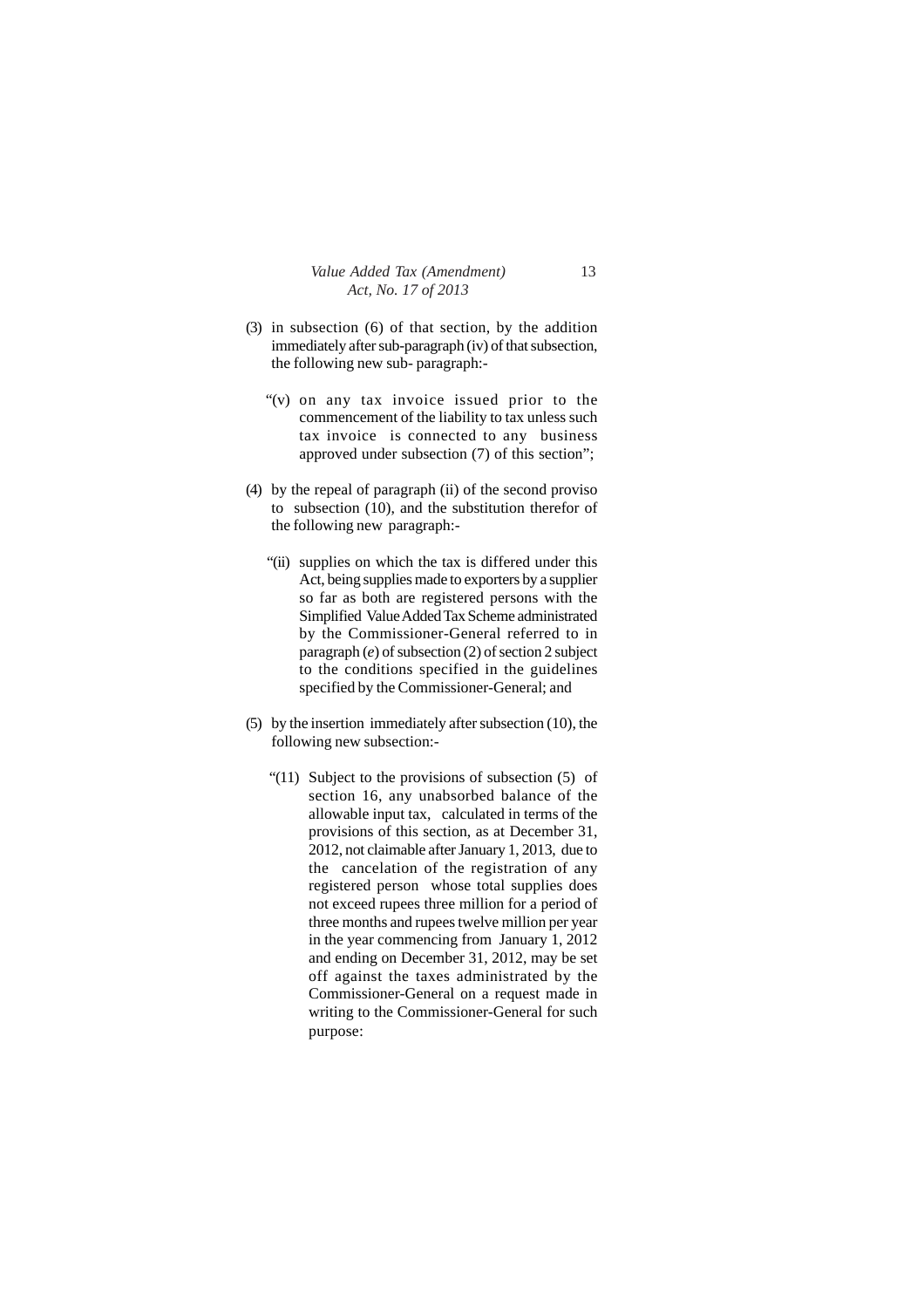Provided that, the tax under this subsection shall be set off after the finalization of the liability on the cancellation of the registration with the approval of the Commissioner-General.".

Amendment of section 25A of the principal enactment.

**12.** Section 25A of the principal enactment as last amended by the Value Added Tax (Amendment) Act, No.7 of 2012 is hereby further amended as follows:-

- (1) in paragraph (iv) of subsection (1) of that section, by the substitution for the words and figures "commencing on or after January 1, 2009:" of the words "commencing on or after January 1, 2009, or the Central Bank of Sri Lanka established by the Monetary Law Act, (Chapter 422) (with effect from July 1, 2003):"
- (2) by the repeal of subsection (2) of that section and the substitution therefor of the following:-

"(2) Every specified Institution or other person, carrying on the business of supplying of any financial services in Sri Lanka, shall be required to be registered :-

- (*a*) where the value of such supply for a period of three months exceeds five hundred thousand rupees or for a period of twelve months one million eight hundred thousand rupees, as the case may be, if such registration has taken place for any period prior to January 1, 2013;
- (*b*) where the value of such supply for a period of three months exceeds three million rupees or for a period of twelve months exceeds twelve million rupees, as the case may be, if such registration has taken place for any period on or after January 1, 2013.".
- (3) by the repeal of subsection (3) of that section and the substitution therefor of the following:-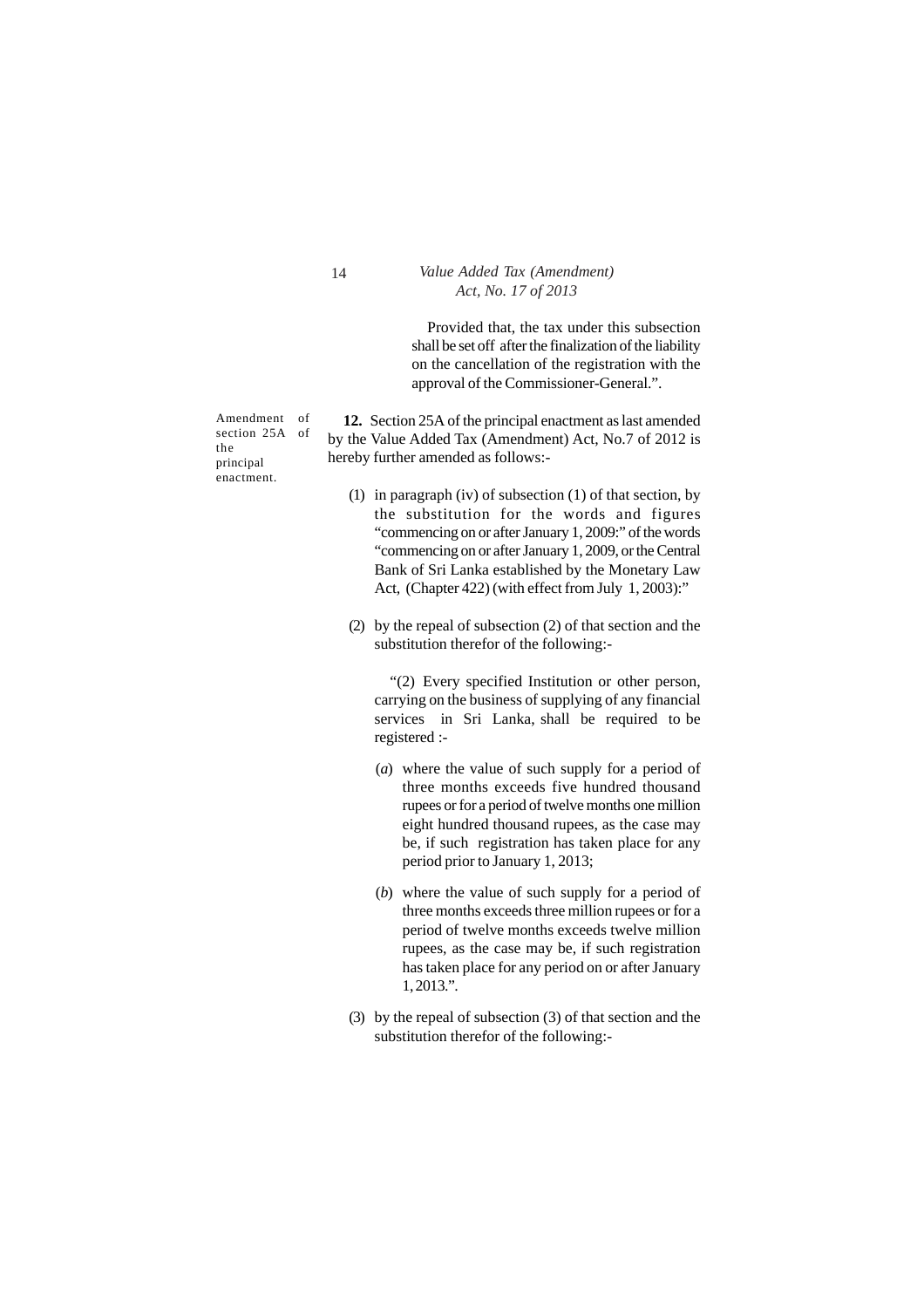"(3) Every specified institution or other person required to be registered under subsection (2), shall make an application for registration in the specified form to the Commissioner-General not later than thirty days from the date of completion of the requirements specified in subsection (2):

Provided that, any institution registered under this Act and which is also a specified institution within the meaning of this Chapter, shall be deemed for all purposes to be a specified institution registered under this Chapter:

Provided further, the Commissioner-General shall register any person who has not made an application for registration under this Chapter if the Commissioner-General having regard to the nature of the activities carried on or carried out by such person, is of opinion that such person is required to be registered under this Chapter. In the circumstances such person shall be afforded an opportunity of being heard prior to being registered under this Chapter and register such person accordingly with effect from such date as may be determined by the Commissioner-General.".

(4) by the addition immediately after subsection (4) thereof, of the following new subsection:-

"(5) Every registered person shall notify the Commissioner-General in writing of any change –

- (*a*) in the name, address and place at which any taxable activity is carried on or carried out by such person;
- (*b*) in the nature of the taxable activity carried on or carried out by such person;
- (*c*) in the person authorized to sign returns and other documents; and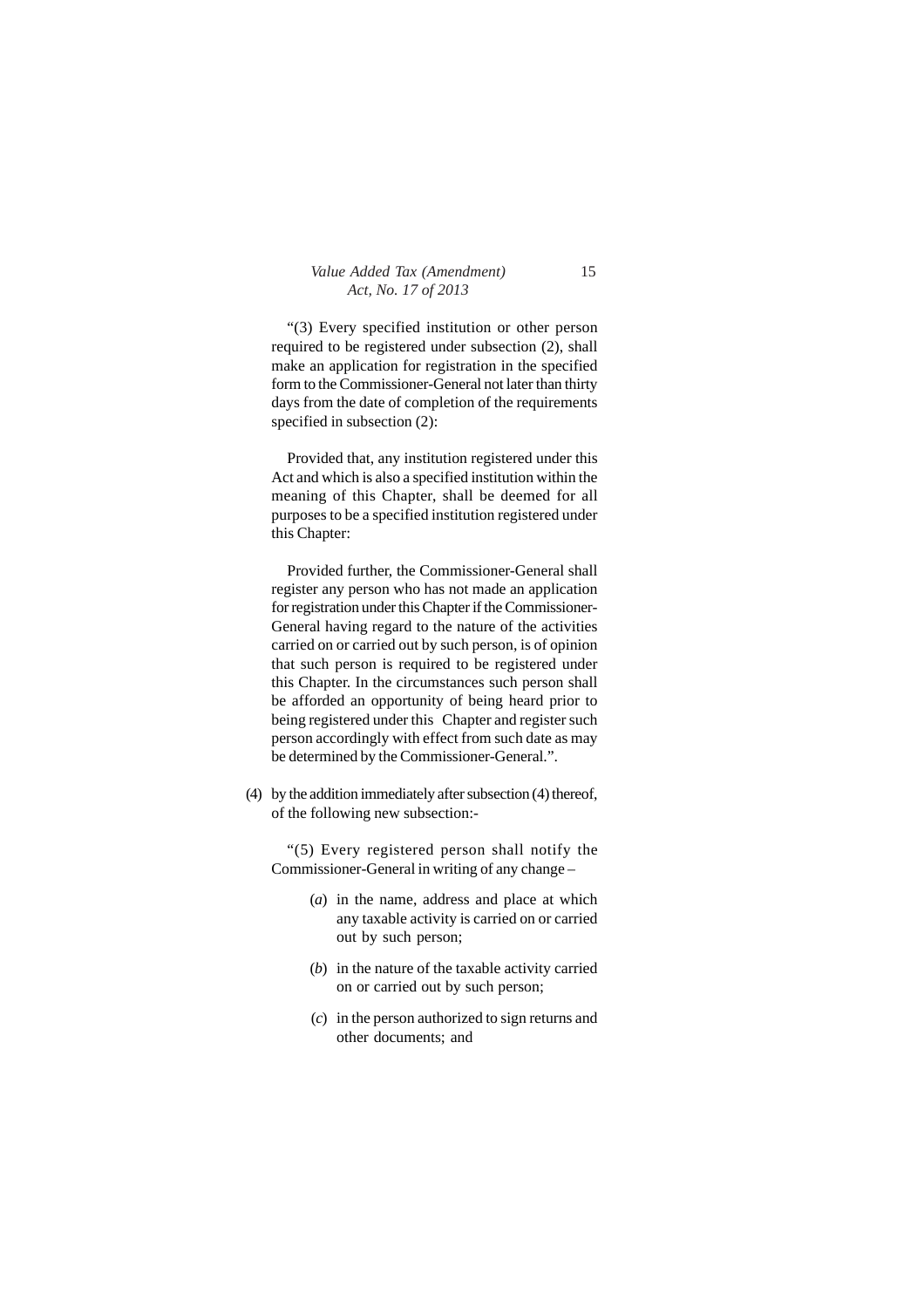(*d*) in ownership of the taxable activity,

not later than fourteen days after the occurrence of such change.".

Amendment of section 25B of the principal enactment.

**13.** Section 25B of the principal enactment is hereby amended in subsection (1) thereof by the repeal of paragraph (b) and the substitution therefor of the following:-

"(*b*) six months for any taxable period commencing on or after January 1, 2011:

Provided that, in the case of a specified institution or any other person whose accounts are made up for a twelve months period ending on the  $31<sup>st</sup>$  day of March the six months period may be commenced on the  $1<sup>st</sup>$ day of April and the 1<sup>st</sup> day of September for that period of twelve months. In such event a separate return for the period commencing from the 1stday of January to the 31st day of March shall be submitted at the time of such change with the approval of the Commissioner-General.".

**14.** Section 25C of the principal enactment as last amended by the Value Added Tax (Amendment) Act, No.9 of 2011 is hereby further amended as follows:-

- (1) in subsection (1) of that section
	- (*a*) by the substitution in the proviso to that subsection, for the words "The estimated amounts shall be adjusted to reflect the actual amount on half yearly basis." of the words "The estimated amounts shall be adjusted to reflect the actual amounts with the audited statement of accounts on yearly basis and such adjustment shall be submitted within six months after the closing date of the relevant accounting period.

Amendment of section 25C of the principal enactment.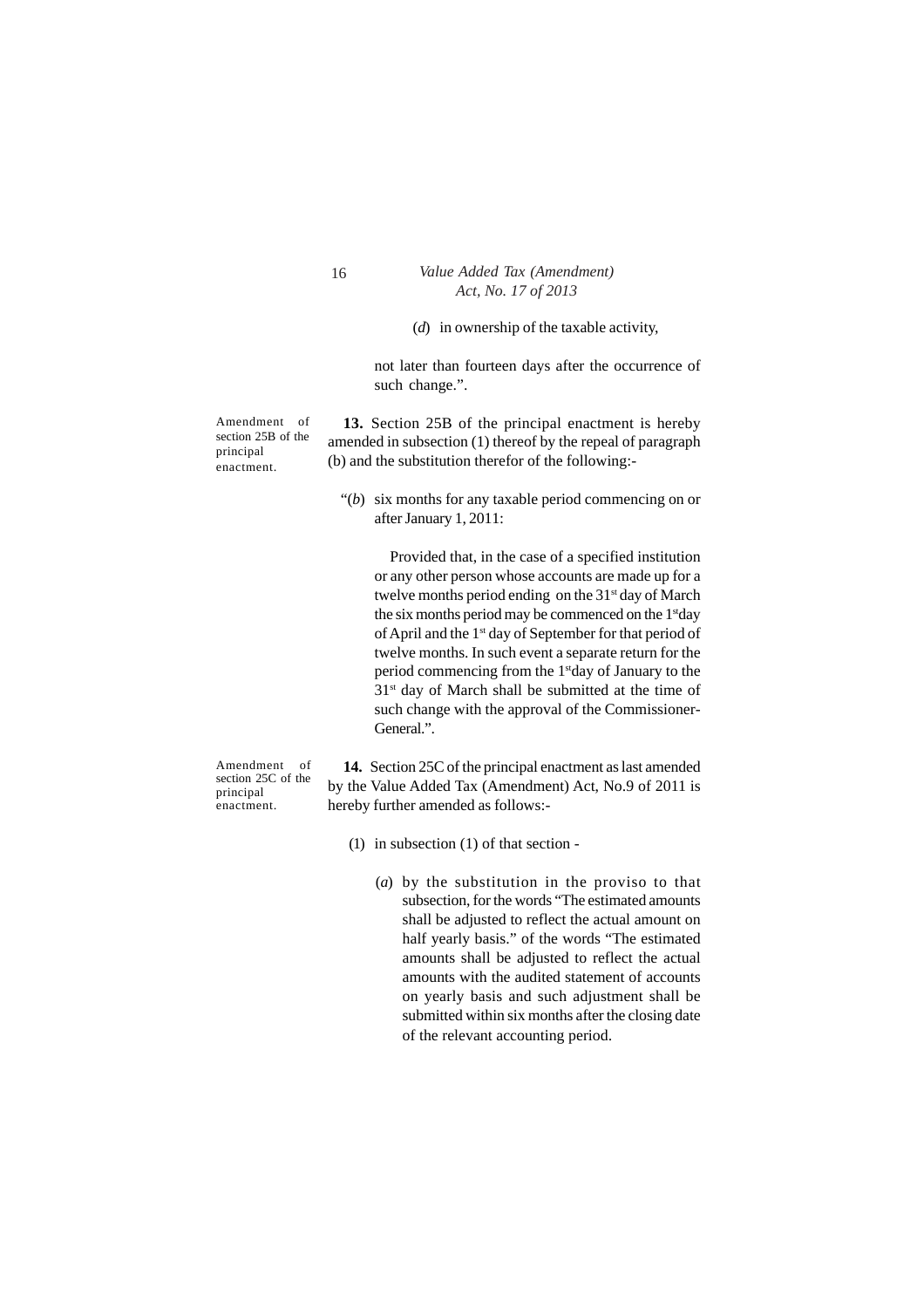- (*b*) by the repeal of paragraph (a) and substitute the following :—
	- "(*a*) in the case of specified employees under Chapter XIV of the Inland Revenue Act, No. 10 of 2006, the gross remuneration payable to such employees and reflected in the pay sheet maintained under section 119 of the Inland Revenue Act, No.10 of 2006;" and
- (2) in subsection (2) of that section, by the substitution for the words and figures "under section 110 of the Inland Revenue Act, No. 38 of 2000." of the words and figures "under section 119 of the Inland Revenue Act, No. 10 of 2006.".
- (3) in subsection  $(5)$  of that section
	- (*a*) by the substitution in paragraph (*a*) thereof, for the words and figures "under item (xi) of the First Schedule but taxable under this Chapter;" of the words and figures "under item (x) of paragraph (*b*) of PART II of the First Schedule but taxable under this Chapter;";
	- (*b*) by the substitution in paragraph (*d*) thereof, for the words "(*d*) the profit or income on interest arising or accrued from inter-company transactions" of the words "(*d*) the profit or income (not being profit from a business) on interest arising or accrued from inter-company transactions";
	- (*c*) by the substitution in paragraph (*f*) thereof, for the words "(*f*) the dividend income arising to any person," of the words "(*f*) the dividend income (not being profit from a business) arising to a person,";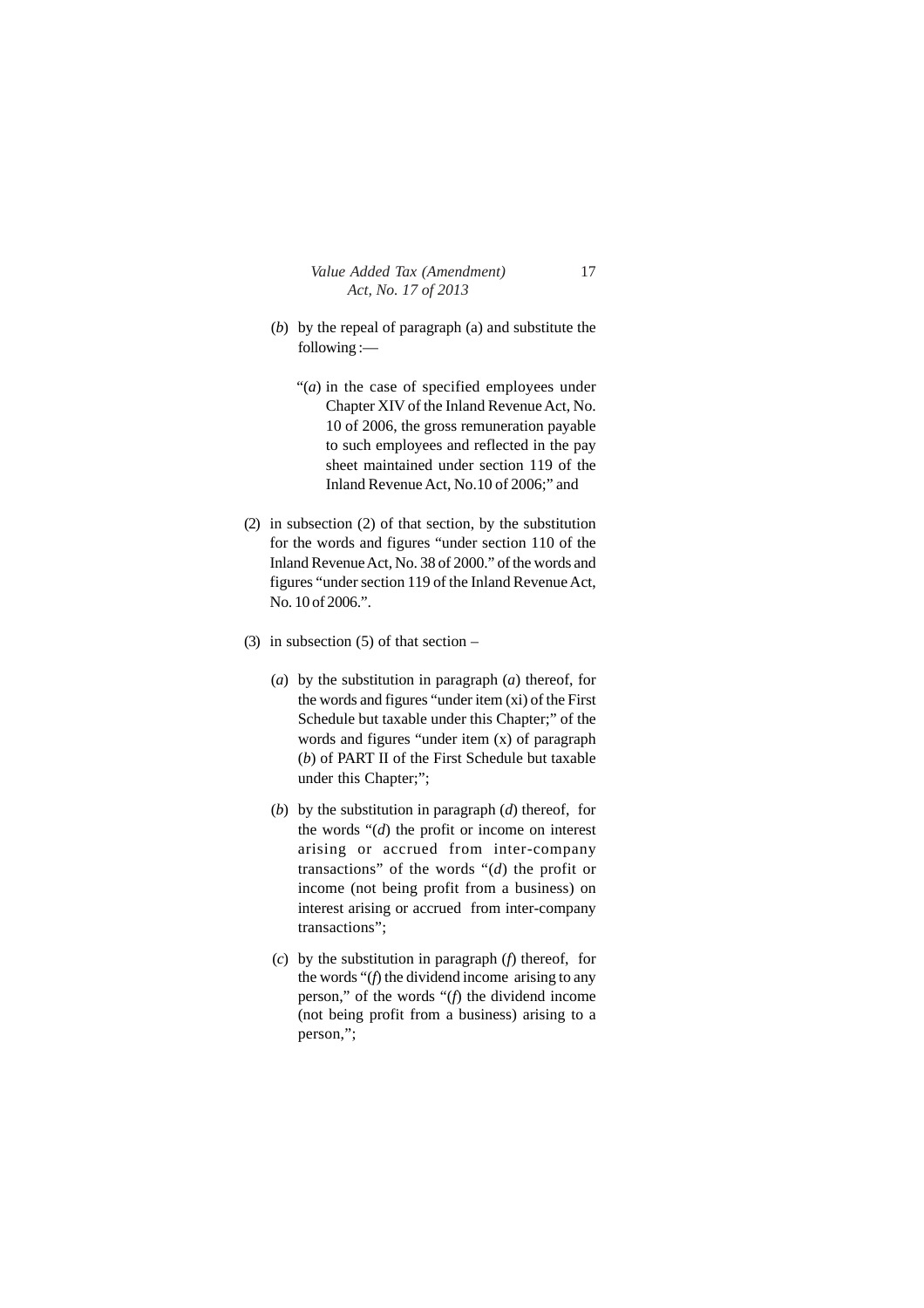- (*d*) by the repeal of paragraph (h) thereof and the substitution therefor of the following :—
	- "(*h*) the profits or income (not being profits from a business) from the exchange of currency other than such profits or income arising or accruing to any person primarily engaged in the business or exchange of currency or any "specified institution" within the meaning of this Chapter or a person not registered with the Central Bank of Sri Lanka, but providing services similar to such services provided by a finance company,

included in the profit calculated as specified in subsection (1) of this section shall be treated as zero.";

(4) by the repeal of subsection (8) thereof and the substitution therefor, of the following:-

"(8) Every specified institution or any other person shall for the purpose of the calculation of tax, submission of returns and information to be furnished relating to such return, payments of tax, issue of assessments, imposition of penalty for nonsubmission of the returns or the information required for the purpose of this Chapter, follow –

- (*a*) the guidelines specified by the Commissioner-General; and
- (*b*) the relevant guidelines specified in the Order published in the *Gazette,*

having considered the uniform application of the calculation of the liability and any other matter specified in the guideline provisions of this Chapter.".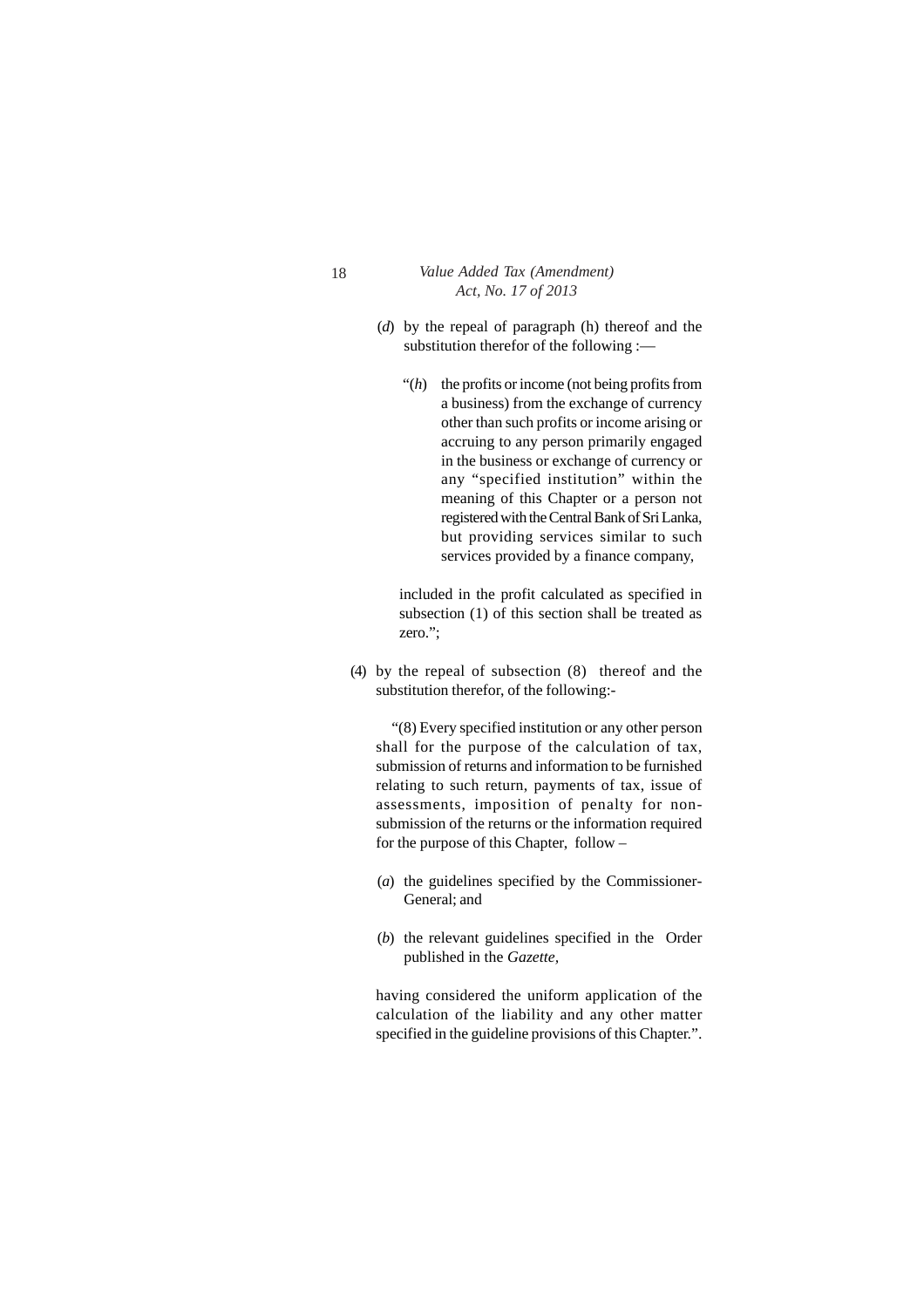| Value Added Tax (Amendment) | 19 |
|-----------------------------|----|
| Act, No. 17 of 2013         |    |

**15.** Section 25D of the principal enactment as last amended by the Value Added Tax Act, No.8 of 2006 is hereby further amended by the substitution for the words "any registered specified institution" of the words "any registered specified institution or other person".

**16.** Section 25H of the principal enactment is hereby amended in paragraph  $(b)$  of subsection  $(1)$ , by the substitution for the words and figures "every quarter commencing on January 1, 2011." of the words and figures "every quarter commencing on January 1, 2011 and ending on December 31, 2012,".

**17.** Section 25I of the principal enactment as last amended by the Value Added Tax (Amendment)Act, No.9 of 2011 is hereby further amended as follows:-

- (1) in subsection  $(1)$  of that section :—
	- (*a*) by the substitution for the words, "referred to in subsection (2), may apply for registration" , of the words and figures "referred to in subsection (2), may prior to December 31, 2012 apply for registration";
	- (*b*) in paragraph (*b*) of subsection (1), by the substitution for the words and figures " shall be valid for a period of twelve years from the date of commencement of the quarter" of the words and figures "shall be valid for any quarter ending prior to January 1, 2013 from the date of commencement of the quarter";
	- (*c*) by the addition immediately after paragraph (*b*) of that subsection, the following new paragraph :-
		- "(*c*) Any registration obtained under this Chapter shall be treated as cancelled with effect from the period commencing from January 1, 2013:

Amendment of section 25D of the principal enactment.

Amendment of section 25H of the principal enactment.

Amendment of section 25I of the principal enactment.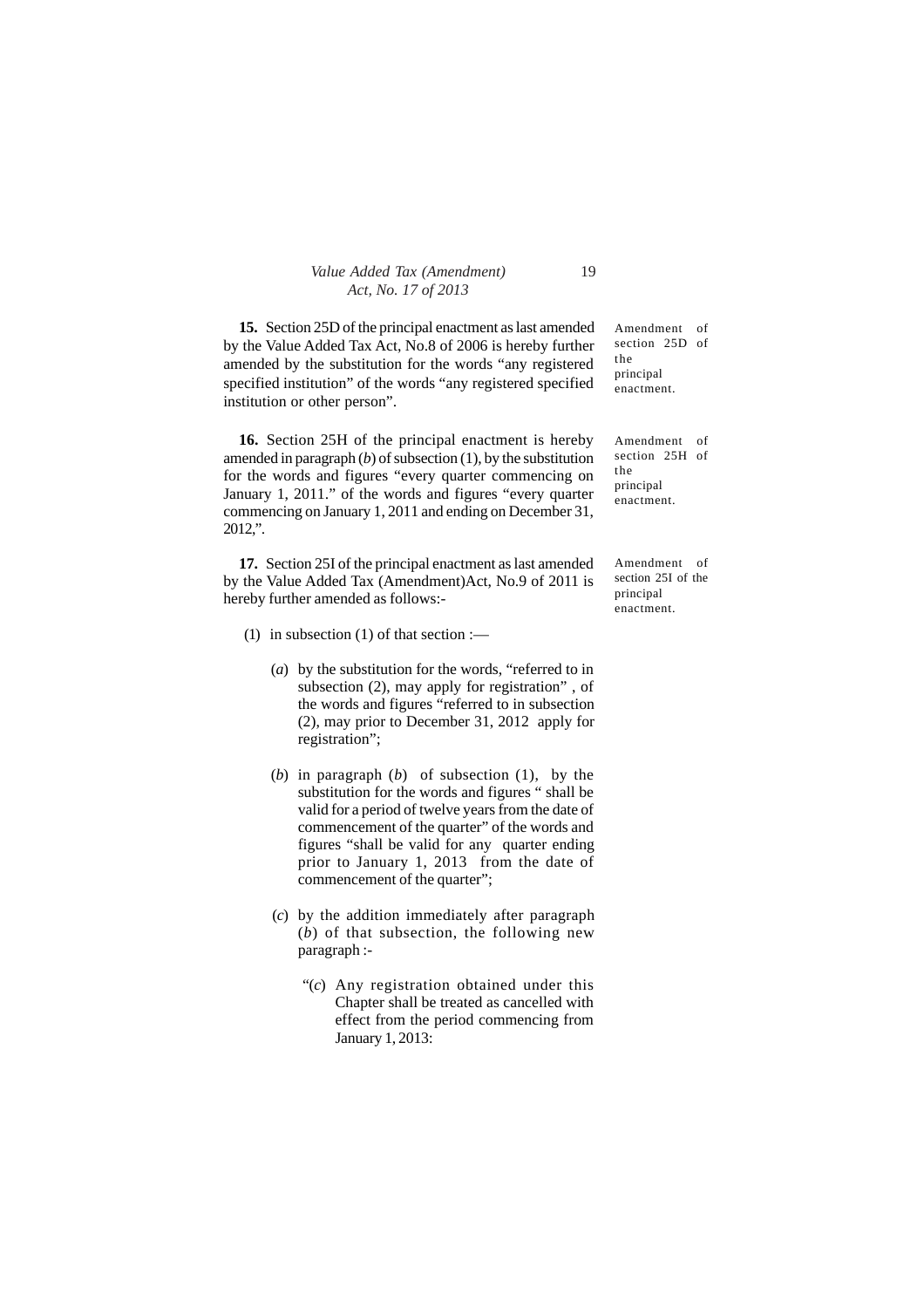Provided that, any person or partnership registered under this Chapter whose turnover exceeds rupees twelve million per year and fulfils the criteria for registration under section 10 shall obtain a registration accordingly.".

Amendment of section 26 of the principal enactment

**18.** Section 26 of the principal enactment is hereby amended as follows:-

- (1) in subsection (1) thereof, by the substitution for the words and figures " $(1)$  (1) The tax in respect of any" of the words and figures "(1) The tax in respect of any";
- (2) by the insertion immediately after subsection (1) of that section of the following:-

"(1A) Notwithstanding the provisions of subsection (1) of this section, in the case of a registered person whose taxable supplies consist of any supplies other than the supply of goods manufactured in Sri Lanka by such manufacturer, the tax in respect of any taxable period on or after January 1, 2013 shall be paid :—

- (i) for the period from the  $1<sup>st</sup>$  day to the  $15<sup>th</sup>$ day of any month on or before the end of that month; and
- (ii) for the period from the  $16<sup>th</sup>$  day to the end of the month on or before the  $15<sup>th</sup>$  day of the subsequent month,

subject to the making of any final adjustments, if any , with the submission of the return .

Any tax not paid as set out above shall be deemed to be in default and the person by whom such tax is payable or where any tax is payable by more than one person, each such person shall be deemed to be a defaulter for the purposes of this Act.".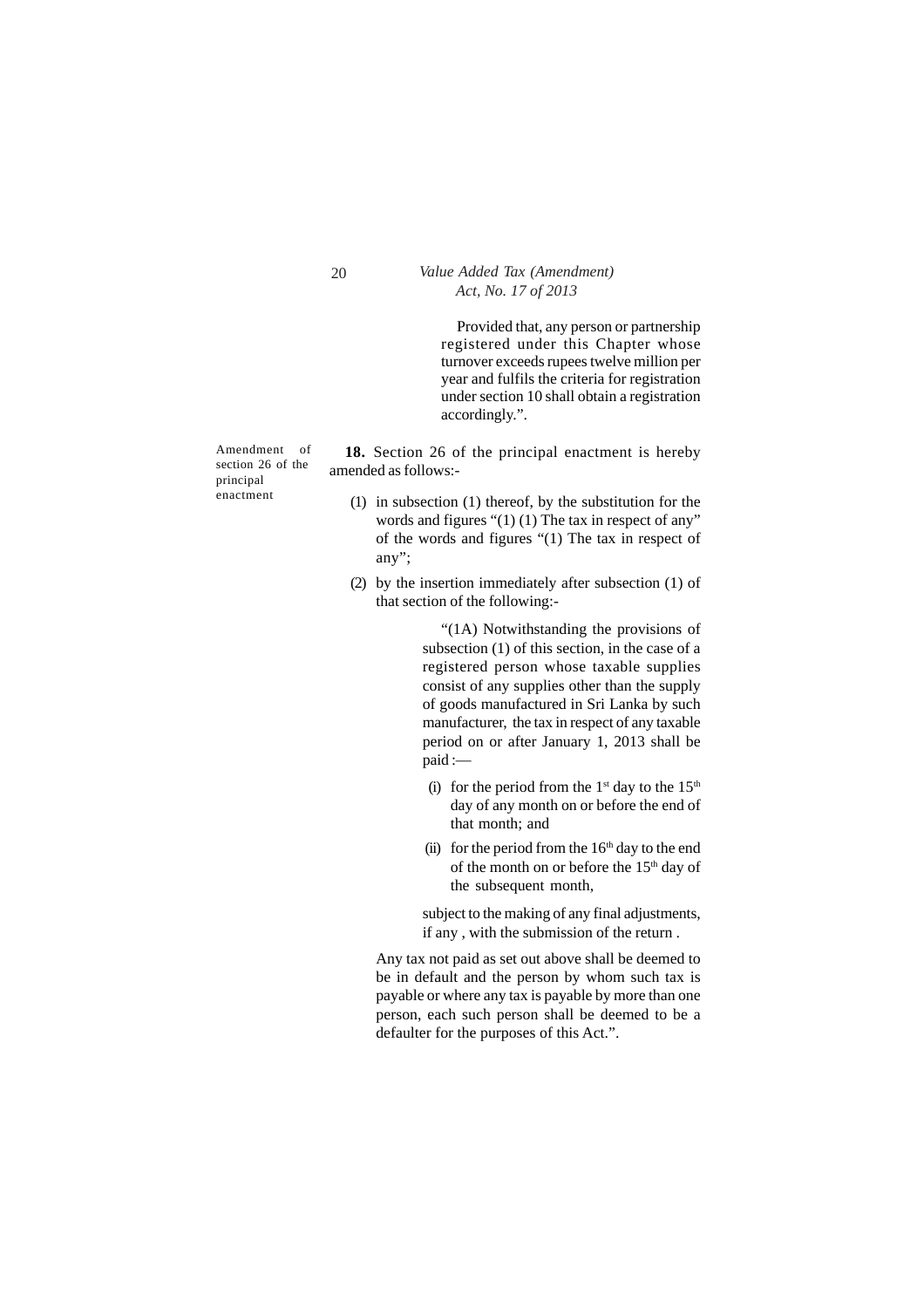**19.** Section 28 of the principal enactment is hereby amended by the addition immediately after subsection (4) of that section of the following:-

> "(5) Where any person whose turnover from every trade or business carried on by such person for any period of twelve months ending prior to April 1, 2011, does not exceed three hundred million and who has not complied with any law relating to tax as administrated by the Commissioner-General, requests that he be registered under section 10 of this Act, notwithstanding the provisions of subsection (1) of this section and subsection (2) of section 33 of this Act, the turnover of that person for the above period shall not be assessed if such person undertakes to-

- (*a*) invest his past earnings from that trade or business in any business prior to March 31, 2014; and
- (*b*) comply with the requirements of this Act for any subsequent period.".

**20.** The following new section is hereby inserted immediately after section 64 of the principal enactment and shall have effect as section 64A of that enactment:-

"Certain transactions and dispositions to be disregarded.

64A. Where the assessor is of the opinion that any transaction which reduces or would have the effect of reducing the amount of tax payable by any person is artificial or fictitious or that any disposition is not in fact given effect to, he may disregard any such transaction or disposition and the parties to the transaction or disposition shall be assessable accordingly.

In this section "disposition" includes any trust, grant, covenant, or arrangement.".

Amendment of section 28 of the principal enactment.

Insertion of section 64A in the principal enactment.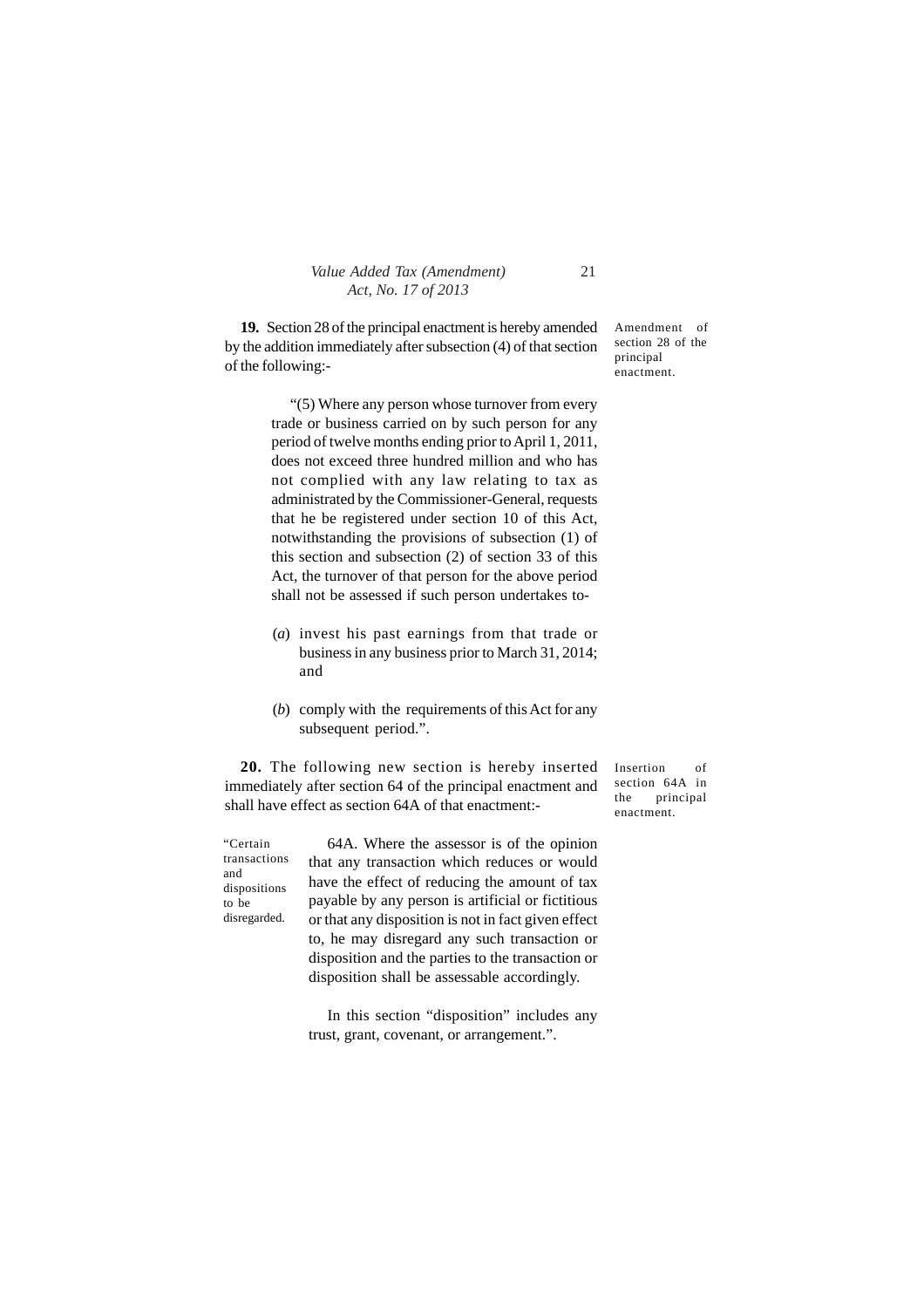Amendment of section 67 of the principal enactment.

**21.** Section 67 of the principal enactment as last amended by the Value Added Tax (Amendment) Act, No.9 of 2011 is hereby further amended as follows:-

- (1) in paragraph (a), by the substitution for the words and figures "under section 10; or" of the words and figures "under section 10 or section 25A; or";
- (2) by the repeal of paragraph (*aa*) thereof;
- (3) in paragraph (*b*), by the substitution for the words and figures "under section 19; or" of the words and figures "under section 19 or subsection (5) of section 25A; or";
- (4) in paragraph (*f*), by the substitution for the words and figures "under section 21; or" of the words and figures "under section 21 or section 25B; or";
- (5) in paragraph (*g*), by the substitution for the words and figures "under section 21 or;" of the words and figures "under section 21 or section 25B or";
- (6) by the substitution in paragraph (*l*) of that section for the words "issues a tax invoice," of the following:-

"issues a tax invoice; or

- (*m*) fails to comply with the requirements specified by order published in the *Gazette* or the guidelines issued by the Commissioner-General under sections 2 or 25C, as the case may be ; or
- (*n*) fails to furnish an annual adjustment under sub section (1) of section 25C,".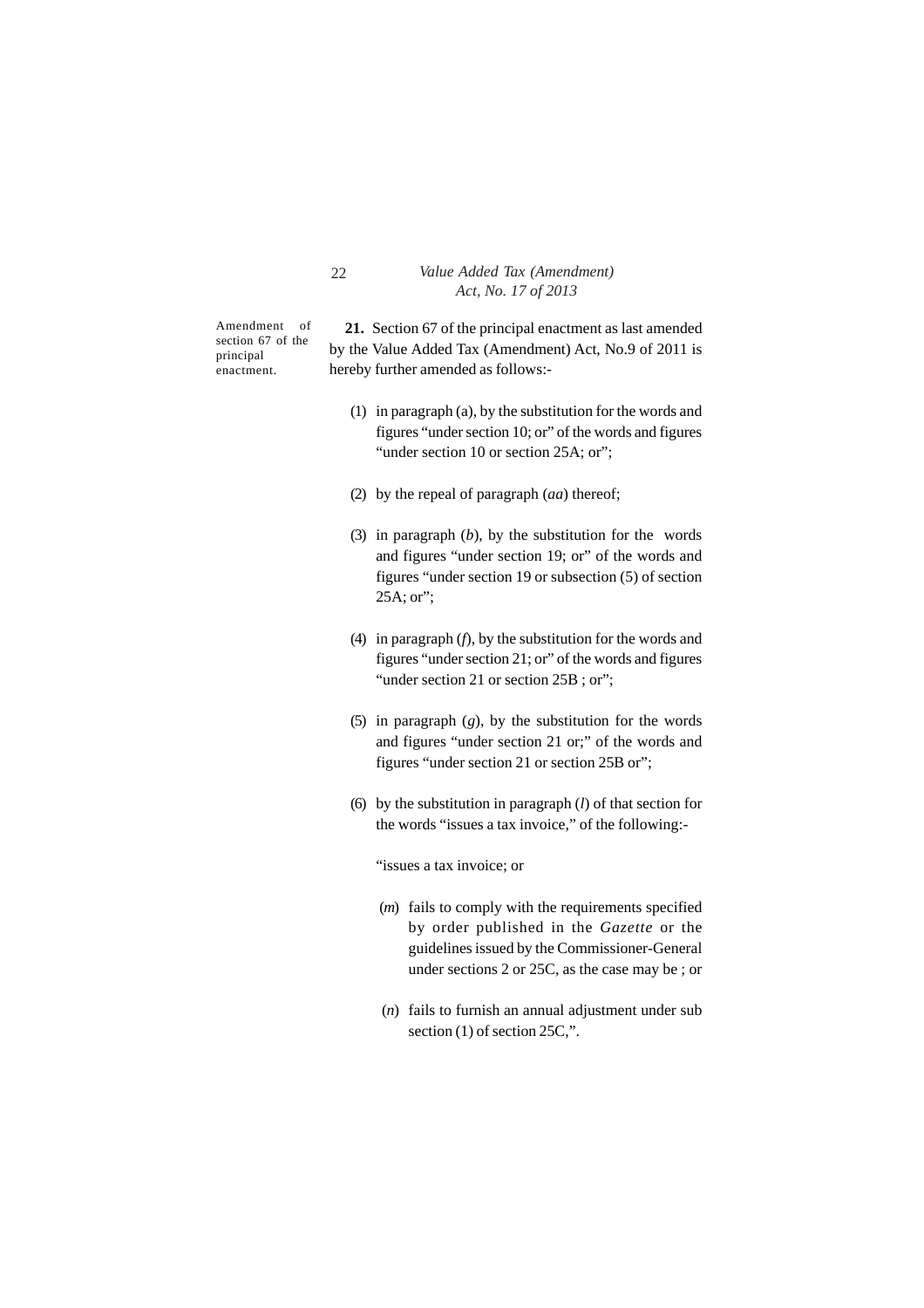| Value Added Tax (Amendment) | 23 |
|-----------------------------|----|
| Act, No. 17 of 2013         |    |

**22.** The First Schedule of the principal enactment is hereby amended in PART II thereof as follows:-

- (1) in paragraph (a) of that PART
	- (i) by the repeal of item (viii) and the substitution therefor of the following item:-
		- "(viii) agricultural tractors or road tractors for semi-trailers;":
	- (ii) In item (xxii)–
		- (*a*) by the substitution for the words in subitem (i) "moulding (steel, glass, rubber or plastic)," of the words, "moulding (steel, glass, mineral material, rubber or plastic),";
		- (*b*) by the substitution for the words and figures "under the Sri Lanka Export Development Act, No. 40 of 1979," of the following:-

"under the Sri Lanka Export Development Act, No. 40 of 1979;

- (vi) bowsers, bulldozers, graders, levelers, excavators, fire fighting vehicles;
- (vii) raw materials for the manufacture of energy saving bulbs,".
- (2) in paragraph (*b*) of that PART
	- (i) in sub-paragraph (A) of paragraph (*b*) of item (ii), by the substitution for the words and figurers "in respect of any rental falling due for payment on or after April 1, 2012." of the following:-

"in respect of any rental falling due for payment on or after April 1, 2012;

Amendment of the first schedule of the principal enactment.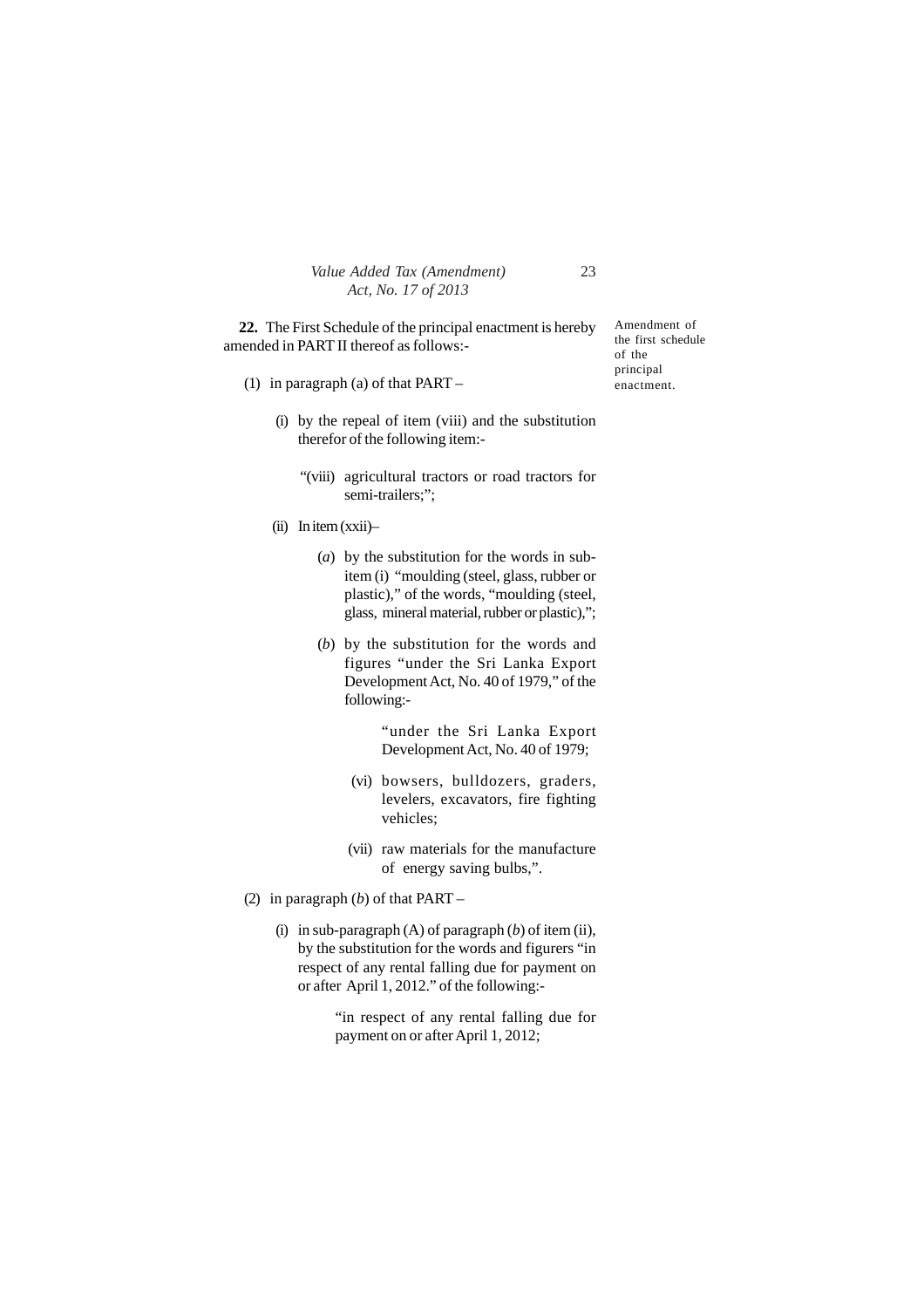- (iii) bowsers, bulldozers, graders, levelers, excavators, fire fighting vehicles or road tractors for semi-trailers as exempted for Custom purposes under Harmonize Commodity Description and Coding System Numbers in respect of any rental falling due for payment on or after January 1, 2013,".
- (ii) by the repeal of item  $(xx)$  and the substitution therefor of the following:-
	- "(xx) locally manufactured coconut oil or coco peat, coir fiber, grow pellets, grow bags, twist fiber or coconut husk made out of coconut waste;".
- (iii) by the repeal of item (xLiii) and the substitution therefor of the following:-
	- "(xLiii) services which result in the improvement of quality, character or value of any yarn, fabric or garment so far as such services are provided to persons other than exporters of such products;".
- (iv) by the addition immediately after item (xLiv) of the following:-
	- "(xLv) services by a Unit Trust Management company so far as such services are provided to any Unit Trust ;
	- (xLvi) services being hotel accommodation to any sportsman, organizer of any sport event or sponsor arriving in Sri Lanka for participating in any sport event or activity connected with sports, as may be approved by the Minister who is in charge of the subject of Sports".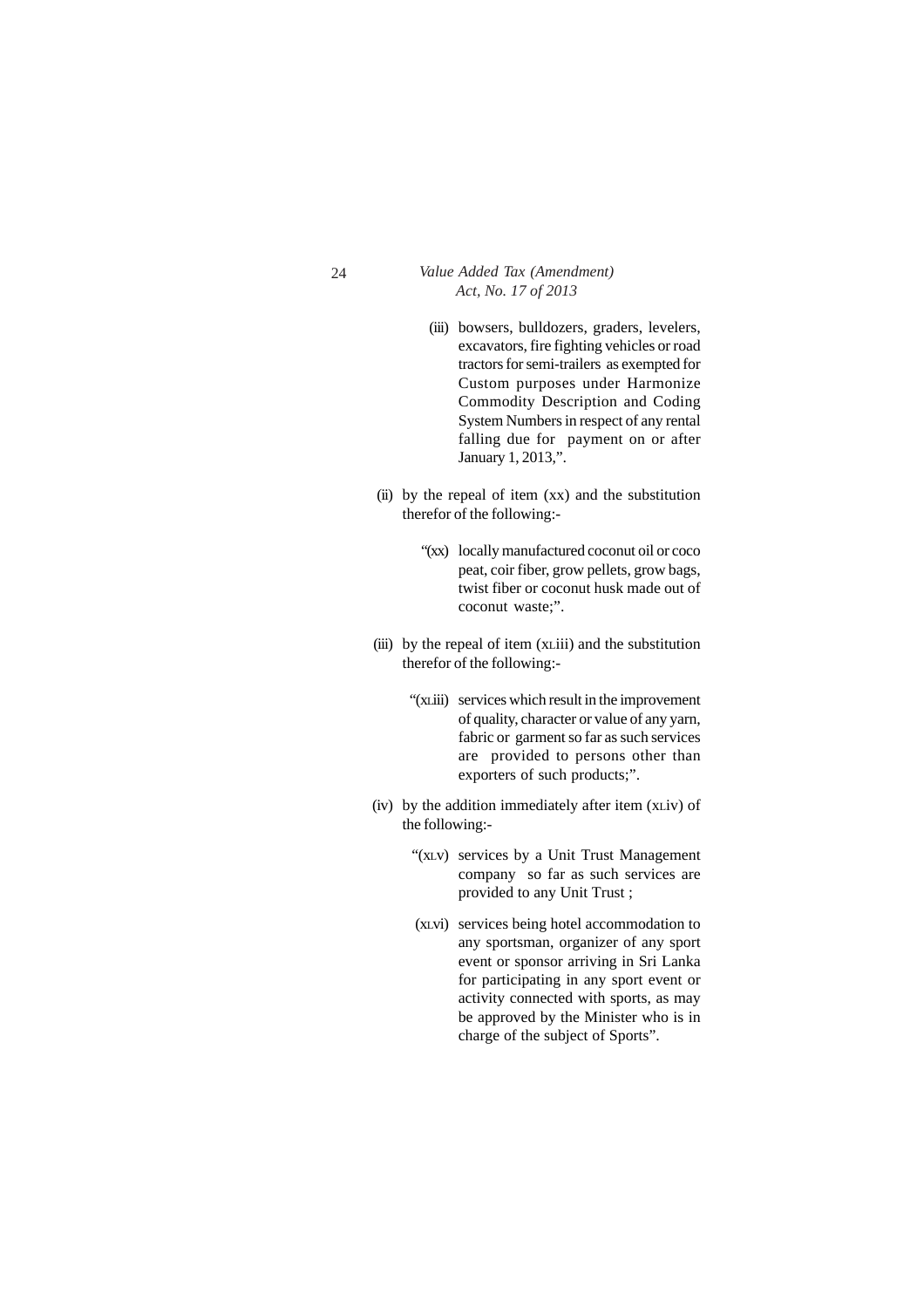- (3) in paragraph (*c*) of that PART
	- (i) by the repeal of item (xxvii) and the substitution therefor of the following:-
		- "(xxvii) packing materials exclusively for the use of packing of pharmaceuticals or ayurvedic medicines manufactured in Sri Lanka and which are imported by the manufacturer of such pharmaceuticals or ayurvedic medicines, so far as such packing materials are not manufactured in Sri Lanka as approved by the Secretary to the Ministry of the Minister to whom the subject of Health is assigned or the Commissioner of the Department of Ayurveda, as the case may be, for this purpose.".
	- (ii) in item (xxxvi), by the substitution for the words "subject to the chargeability of a Cess of rupees seventy five per kilogram on importation" of the words "subject to the chargeability of a Cess at a specific rate referred to in sub-item (ii) of item (xxxvii) of paragraph (*b*) of PART II of the First Schedule.".
	- (iii) by the addition immediately after item (xxxvi) of that paragraph, the following new item:-
		- "(xxxvii) gully bowsers, semi-trailers for road tractors, any machinery or equipment used for garbage disposal activities carried out by any local authority, for the purpose of provision of such services to the public, as approved by the Secretary to the relevant Ministry.".
- (4) by the addition immediately after paragraph (*h*) of that PART, the following new paragraphs:-
	- "(*i*) the supply of goods or services by the Central Bank of Sri Lanka established by the Monetary Law Act (Chapter 422);

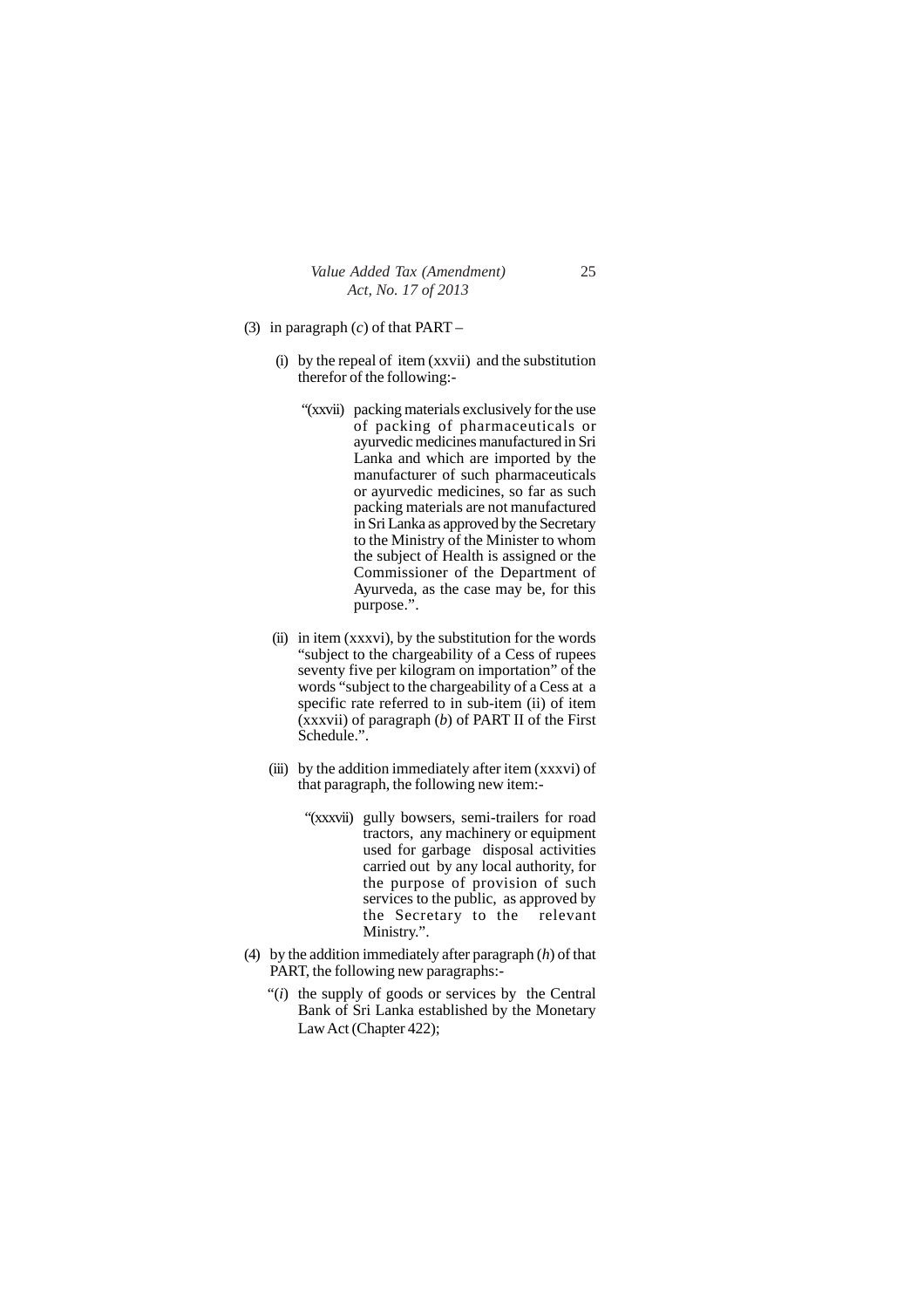- 26 *Value Added Tax (Amendment) Act, No. 17 of 2013*
	- (*j*) the supply of any services by any public corporation to the extent of provision of such services on behalf of the Government of Sri Lanka, free of charge out of the funds voted by Parliament from the Consolidated Fund or out of any loan arranged through the Government.
	- (*k*) the supply of goods or services by any individual who is a citizen of Sri Lanka and who carries on any business of manufacturing of any article other than any liquor or tobacco product or supply of any services after returning from a foreign employment for a period of five years reckoned from the beginning of the year of assessment in which such business commences if such individual-
		- (i) returns from such foreign employment on or after January 1, 2013; and
		- (ii) invests his earnings from such foreign employment to commence such business.".

**23.** Any person who collects the Value Added Tax as provided for in this Act during any period commencing from January 1, 2013 and ending on the date on which the Certificate of the Speaker in endorsed in respect of this Act, shall be deemed to have acted with due authority and such collection of tax shall be deemed to have been, and to be, validly made:

Provided that, the aforesaid provisions shall not affect any decision or Order made by any Court or any proceedings pending in any Court in respect of any tax collected as provided for in this Act during such period.

Sinhala text to prevail in case of inconsistency.

**24.** In the event of any inconsistency between the Sinhala and Tamil texts of this Act, the Sinhala text shall prevail.

Validation.